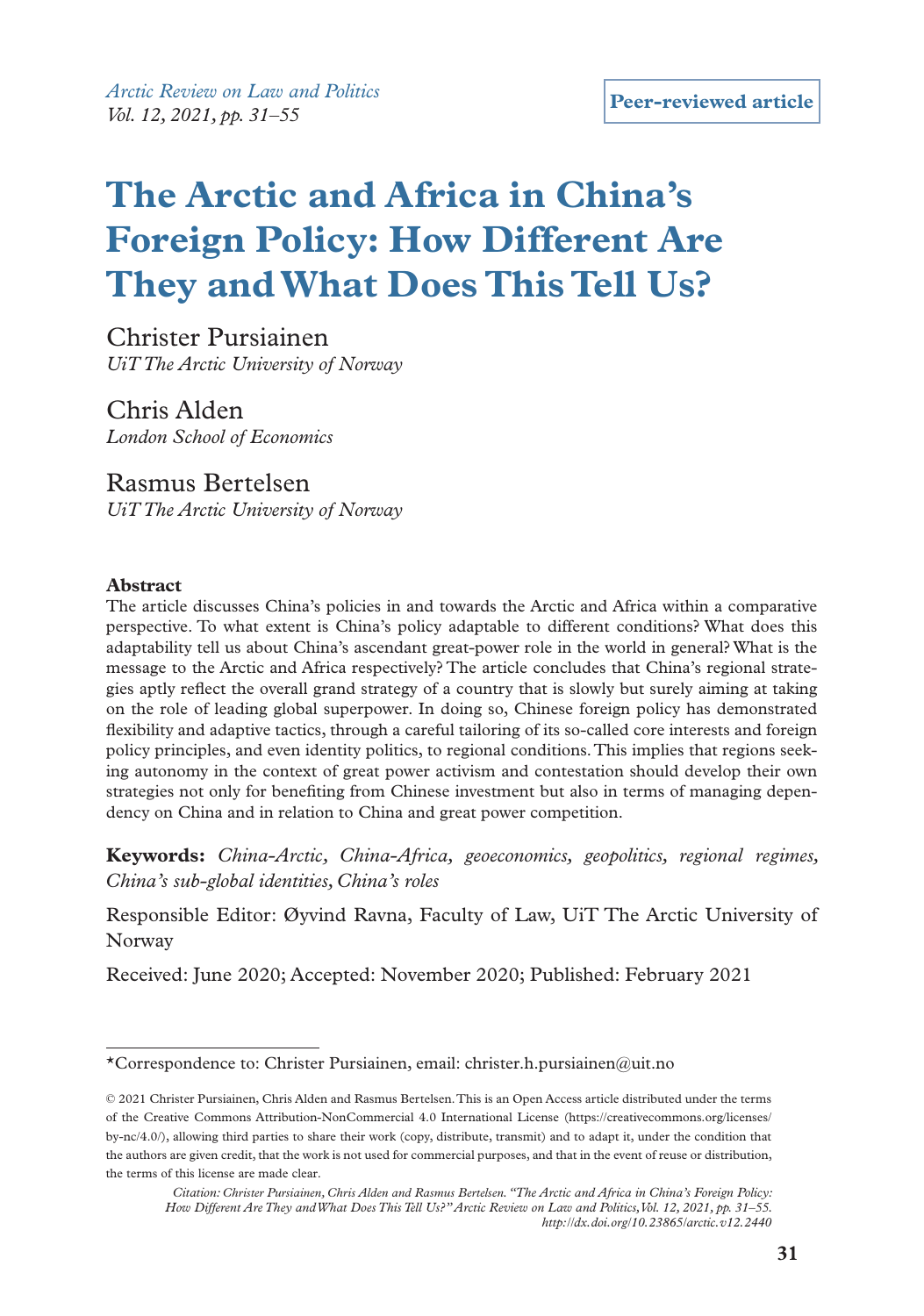# **Introduction**

While regions such as the Arctic or Africa are important subjects of international politics in their own right, sometimes to understand the challenges they face it is appropriate to consider such regions in the context of, or even as targets of, much larger global developments and drivers. One of these challenges is without doubt the gradual but steady rise of China into the role of global superpower, which is key to understanding the current and future roles of the Arctic and Africa in a broader perspective.

The conduct of China's foreign policy has been a subject of controversial political and academic debate for over two decades. Is China purposefully challenging the current global order, and will it eventually use its successful authoritarian state capitalism to seek to shape the whole world in its image?<sup>1</sup> Or is it a question of an ascendant but benevolent great-power's adaptation to the prevailing system, a country striving to find its global role in a win-win fashion, as China itself claims?<sup>2</sup> Or perhaps China's grand strategy is based on a nationalist urge to re-establish the country's strength and become a world power, while being particularly sensitive to domestic threats of disorder and foreign interference?<sup>3</sup>

By focusing our discussion on the Arctic and Africa, we believe we are not only able to contribute to debates on China's rise in the global arena, but also able to draw a much more nuanced picture of this transition than is usual in this context. While the two regions chosen could have been replaced by many more, say, Europe, Latin America, or the Middle East, we believe the Arctic and Africa reflect illustrative cases of what we call Chinese "sub-global" policies, allowing us to identify the important causal drivers of China's foreign policy in different contexts. Does China's policy in and towards these two regions reflect a grand strategy, or does it consist of a set of improvised regional foreign policy strategies without any common denominators? What are the differences and similarities of the Arctic and Africa from the Chinese perspective?

In addressing the above questions, we draw together some basic concepts of international politics: geoeconomics and geopolitics; regimes and governance; identities and roles. While not immersing ourselves in the inter-school International Relations (IR) debates, these three broad perspectives represent heuristic angles that enable us to systematise the intertwined empirical issues for our comparative purposes.

Through the application of these concepts – in the spirit of analytic eclecticism<sup>4</sup> – to Chinese policies towards the Arctic and Africa, our approach becomes somewhat more nuanced than the initial questions presuppose. In a sense, they tell three intertwined stories instead of one, and when brought together, they provide a holistic comparative frame for understanding and explaining China's policies in these two increasingly important regions. Beside the empirical differences of these regions and Chinese politics towards them, with our theoretical perspectives we can identify the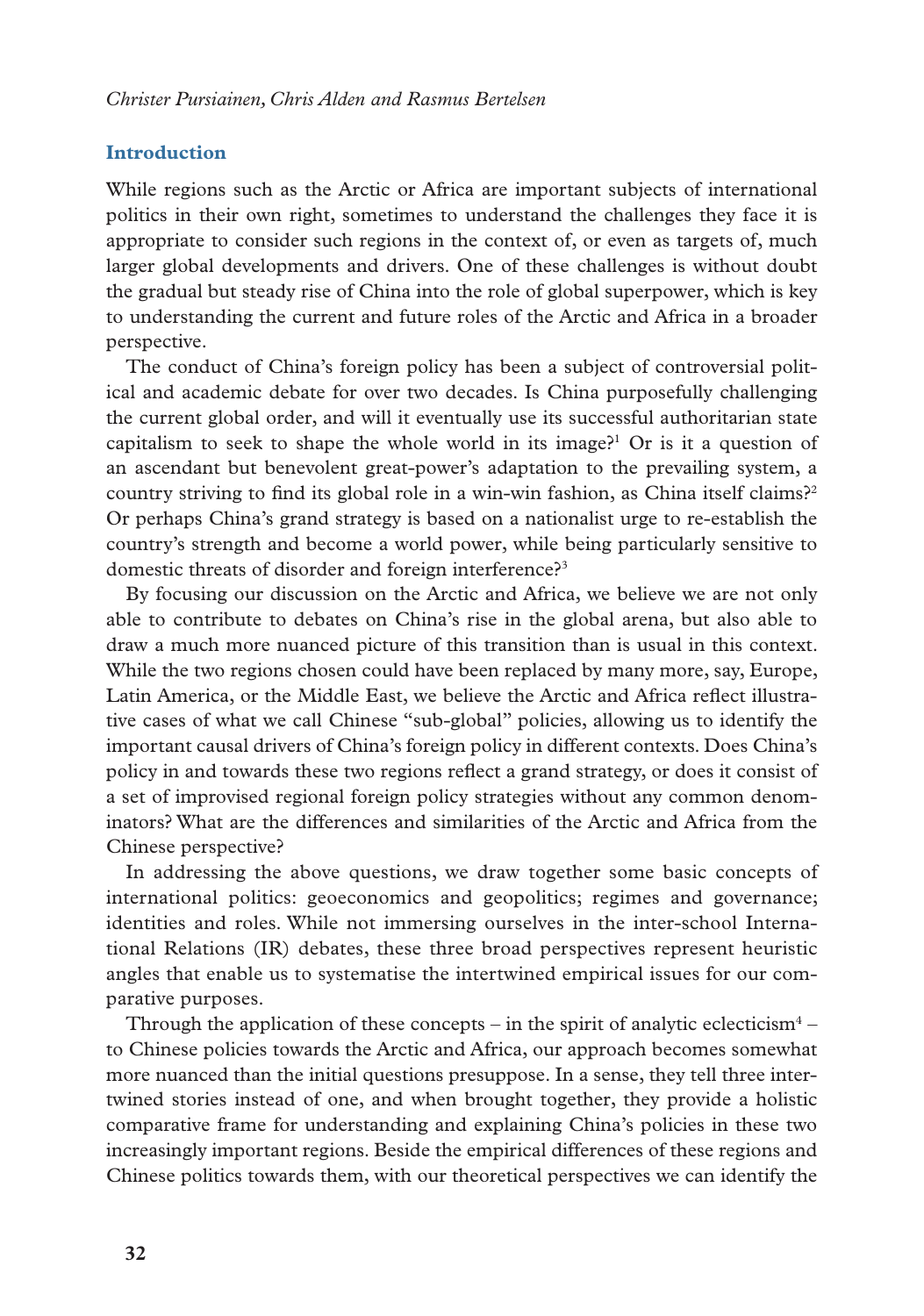deeper logic in China's behaviour, which, as we argue, shows a high degree of adaptive capability in different contexts.

By the same token, we will also highlight factors that seem to be essential for individual regions and countries in their dealings with a rising great power whose entrance, not only to the global arena, but also to regions far from its mainland, puts pressure on existing regional and national rules and practices.

#### **Geoeconomics and geopolitics**

The most obvious starting point to study Chinese foreign policy in global and regional settings is to approach it in terms of great power competition, emphasising rival interests and relative gains rather than cooperation. This means that any assertion of global strategic intent by China must be weighed against the hegemonic position of the U.S.,<sup>5</sup> whose reach extends in geographic terms on a truly global scale and, however contested, continues to wield enormous international structural power.6 While some argue that, barring the onset of a "system-making moment", U.S. structural power is likely to endure for the foreseeable future, $\frac{7}{7}$  others demur that the country's decline is manifesting to different and possibly accelerating degrees across dimensions of structural power in the international system.<sup>8</sup>

From this power politics perspective, geoeconomics<sup>9</sup> and geopolitics<sup>10</sup> are two appropriate disciplines to consider when examining China's policies in the Arctic and Africa from an interest and structural power politics perspective. China's Beltand-Road-Initiative (BRI) especially goes far beyond economics and shapes the country's use of power and influence in the international system.11 Geopolitics in turn can be seen as a primitive (and earlier) version of realism, which focuses in particular on great-power rivalries over geographic areas, including the military strategic dimension.

What then are the drivers of China's geoeconomic and geopolitical interests in the Arctic and Africa respectively, and why have they emerged? How is this manifested in practice, and what kinds of strategies are used to advance these interests?

# The Arctic

The Arctic has become more important than ever due to the effects of climate change, which have in turn opened up the possibility to extract oil, gas and mineral resources hitherto inaccessible. Also, a mostly Russia-controlled shipping route between Europe and Asia will be more usable due to the fact that it is considerably shorter than routes used presently. It is little wonder then that China has also started to pay attention to this area, formulating its strategic interests in its Arctic White Paper published in 2018.<sup>12</sup>

The so-called *core interests* of China and its Communist Party, formally declared in  $2011<sup>13</sup>$  represent the country's generic national interests. They are the red lines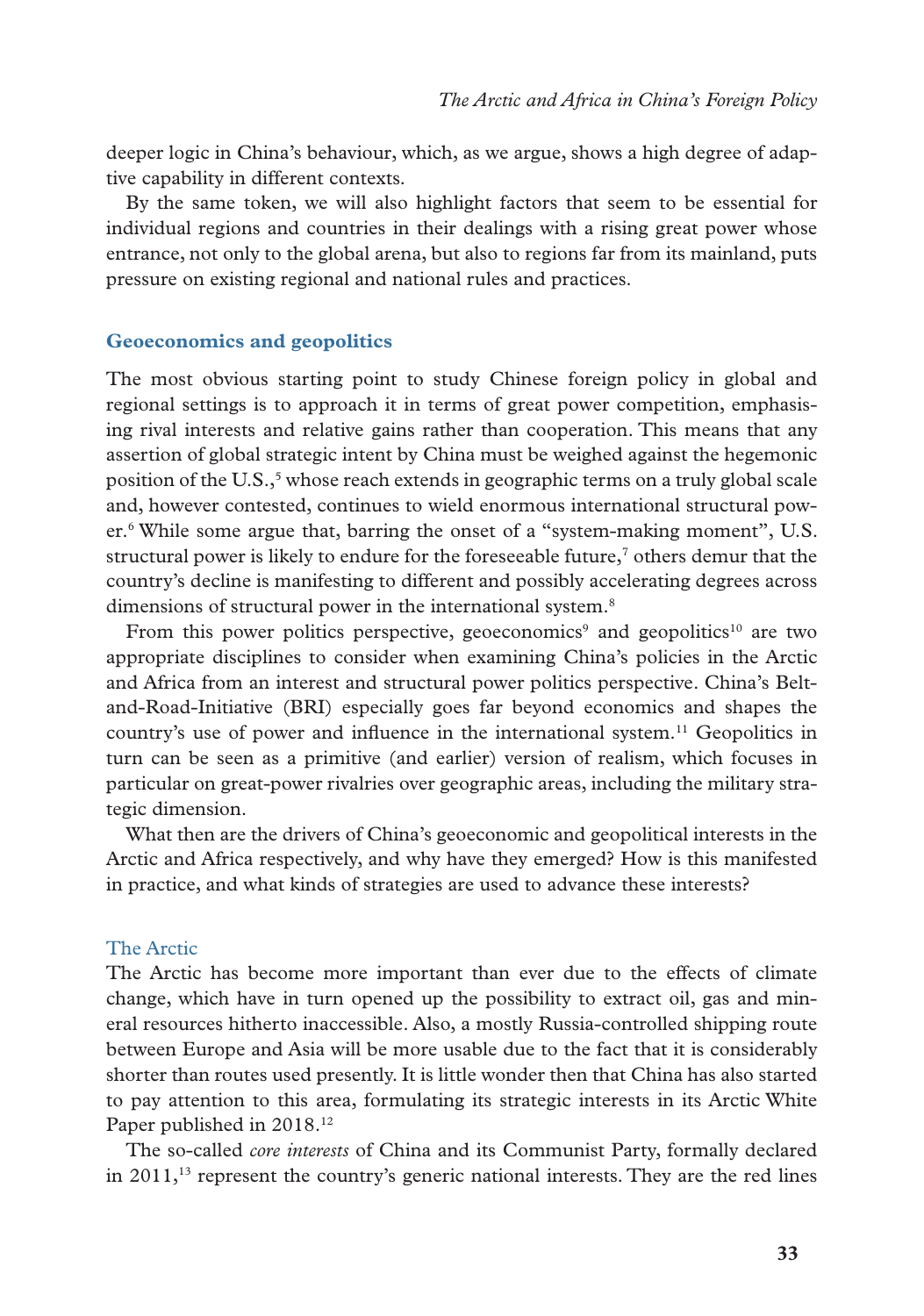of Chinese policy, both in the domestic and foreign policy domains. While the scope of the core interests seem to be fuzzy, evolving and gradually broadening, $^{14}$  they emphasise the need for overall internal social stability. To this end, it is necessary to ensure the sustainable economic and social development that forms the basis of the continued legitimacy of the Communist Party. This in turn presupposes growing economic power internationally.

China is the world's second-largest, and soon-to-be largest, economy. It is the world's biggest importer of energy and raw materials, and is the largest trading country in the world. This trade overwhelmingly travels by sea. Securing and strengthening Chinese international trade is paramount to the above-mentioned main core interest.

So where does the Arctic fit into all this? In China's Arctic White Paper,<sup>15</sup> geoeconomic interests are presented under the title "Utilising Arctic Resources in a Lawful and Rational Manner". These include four areas: participation in the development of Arctic shipping routes; the exploitation of oil, gas, mineral and other non-living resources; conservation and utilisation of fisheries and other living resources; and developing tourism resources.

While Chinese investments have been and to some extent continue to be welcome, from the Arctic countries' perspective, the main concerns in turn have been the perceived Chinese economic and political influence gained through investments, the environmental policy of China, and the social performance related to Chinese companies.16 What then is the reality? *The New York Times* wrote in 2019 that "China is trying to pour money into nearly every Arctic country", describing the Arctic as "Latest Arena for China's Global Ambitions",17 but the concrete success stories are not very visible. True, several efforts have been – and continue to be – made by Chinese companies to invest in land, mining licenses, tourism, or Arctic science in Greenland, Northeast Iceland, Northern Norway, Finland, Sweden and less so Canada and Alaska.18 A closer look at these reveals that it is more often a question of exactly ambitions and tentative plans, perhaps some mining projects and scientific cooperative centres, than any large-scale agreed-upon infrastructure projects. Except in one country – Russia.

Thus, China's main interest lies in the Russian Arctic and Far Eastern oil and natural gas resources, and the infrastructure that supports their transportation to China. With energy security being a major concern for China, which currently imports vast quantities across sea lanes controlled by the U.S. Navy, it is logical that the Sino-Russian energy partnership is deepening rapidly. The Northern Sea Route is a promising seaway for Chinese seaborne trade, which China has already been "actively testing"19 for several years. Hence, Russian-Eurasian and Chinese BRI geoeconomic designs are merging, where the Northern Sea Route may become the Polar/Ice Silk Road, despite mutual Sino-Russian suspicions and the increasingly unequal relationship between the two. To this effect, it has been argued that "China is aware of the strategic importance Russia attaches to the Arctic, and Beijing has reassured Moscow that it does not seek to challenge Russian interests in the region".20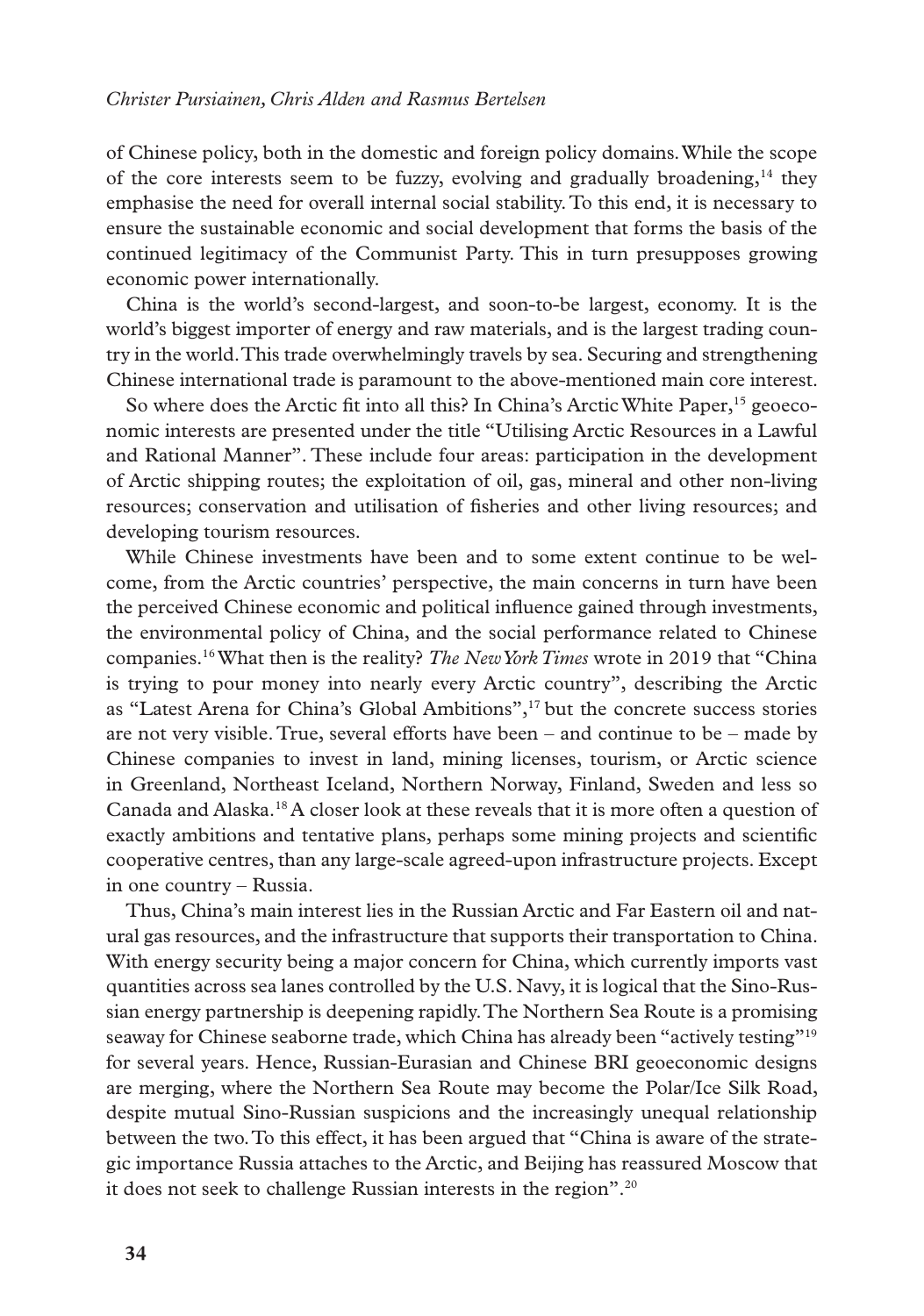The above is closely related to enormous Chinese investments in Russian Arctic and Far East energy production and transportation infrastructure, as well as longterm sales agreements.<sup>21</sup> The biggest investments in the Arctic thus far are related to Russia's Arctic gas liquefaction projects, especially the Yamal LNG, and related gas pipeline projects that connect the Russian Arctic/Siberia and China, of which the first stage of development has already been implemented, while further stages have been agreed upon. Indeed, it is argued that of all the Arctic countries, Russia has shown the greatest commitment to the development of the region and has the greatest potential for cooperation with China.<sup>22</sup>

Traditional geopolitics is the other side of the coin, and closely related to hard security. China does not border the Arctic, and none of the "core interest" sensitive regions and sea spaces under dispute between China and neighbouring countries are in or near the Arctic. However, there are indirect Arctic security aspects related to its core interests.<sup>23</sup>

The issue at stake obviously concerns the heightening superpower competition between the potentially declining U.S. and rising Chinese powers. The Arctic military dimension to Sino-American security relations is primarily in the domain of the nuclear strategic balance. The Arctic region is the shortest flightpath for intercontinental ballistic missiles (ICBMs) and long-range bombers between Eurasia and North America. Hence, while the Arctic continues to play a key role in the strategic balance between the U.S. and Russia (historically the USSR), the same goes for the Sino-American nuclear strategic balance. The Cold War early warning radar Cobra Dane in the Alaskan Aleutian Islands historically covered the Soviet Far East, but also covers large parts of East Asia. Missile defence interceptor missiles that can shoot down ICBMs – allegedly from North Korea – are based at Fort Greely near Fairbanks, Alaska.

According to U.S. military speculations, China might want to operate its emerging submarine-based nuclear deterrent in the Arctic Ocean, where it can benefit both from sea ice cover and short distances to North America. The U.S. Department of Defense 2019 China report raises the topic of possible dual-use of civilian research for hard security purposes: "Civilian research could support a strengthened Chinese military presence in the Arctic Ocean, which could include deploying submarines to the region as a deterrent against nuclear attacks."24

The increasing Chinese interest in the Arctic has led to the U.S., the EU, and individual Arctic countries raising concerns about China's investments in European critical infrastructure, especially in transport, energy and ICT.<sup>25</sup> On the political level, the U.S. has employed rather harsh language during the Trump administration, making clear that the Arctic is not an island of peaceful cooperation between the great powers in the race for global power. Secretary of State Mike Pompeo articulated this in May 2019 as follows: "China is already developing shipping lanes in the Arctic Ocean. This is part of a very familiar pattern. Beijing attempts to develop critical infrastructure using Chinese money, Chinese companies, and Chinese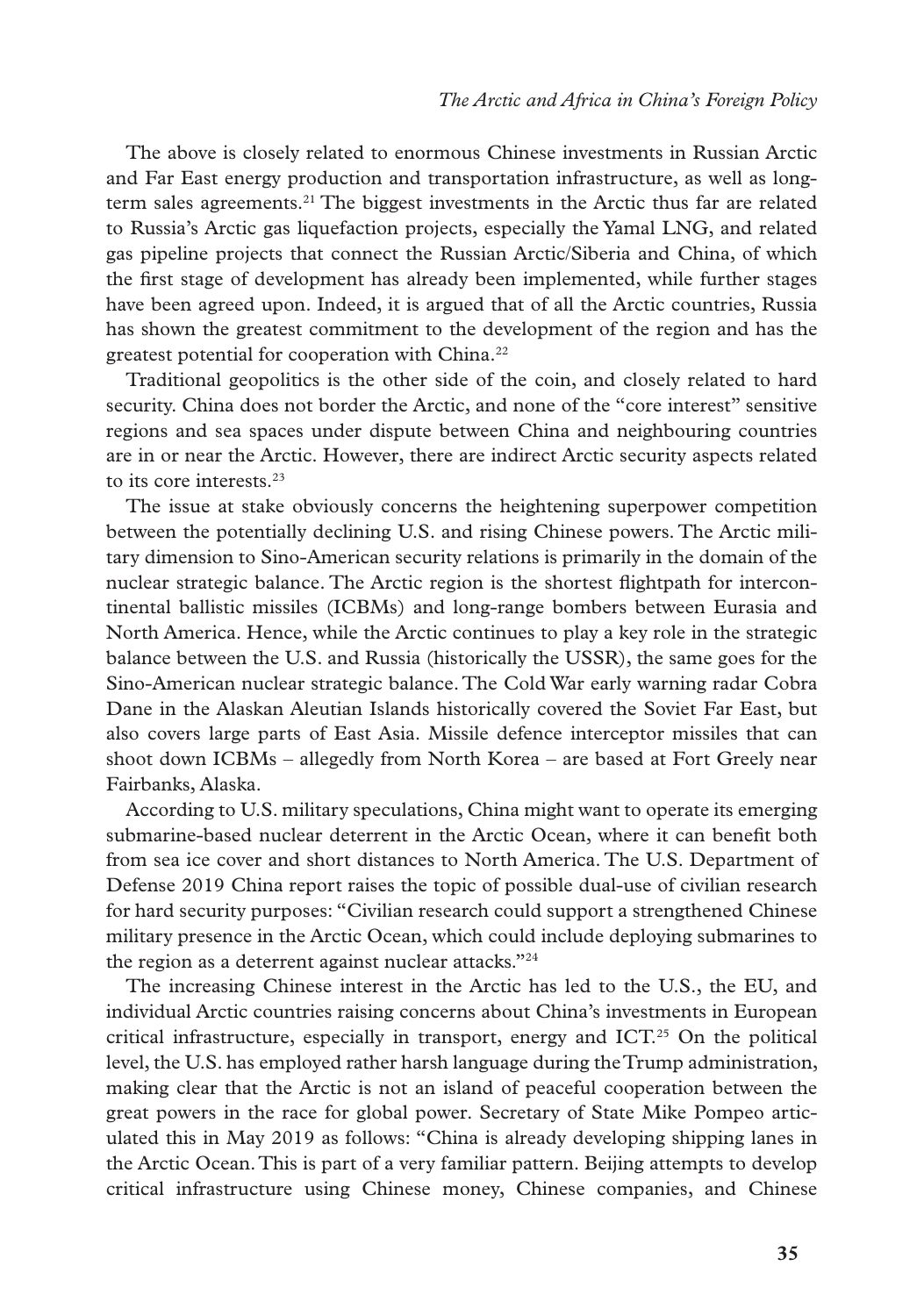workers – in some cases, to establish a permanent Chinese security presence. […] Do we want the Arctic Ocean to transform into a new South China Sea, fraught with militarisation and competing territorial claims?"<sup>26</sup>

#### Africa

China's contemporary engagement in Africa is composed of two distinct phases. The first period ran from 1956 to 1982 and included diplomatic assistance, material support and training for liberation movements, operating under the shadow of the Sino-Soviet split and the drive to exert influence.<sup>27</sup> Concurrently, Taiwan's previous diplomatic recognition by many African states became another driver for China's efforts to displace Taipei, which is almost completed.

With the onset of Deng Xiaoping's opening policies in the late 1970s, the gradualist shift to a market-oriented approach in China's domestic economy reverberated in its ties with Africa. This was signalled during a tour of the continent by then Premier Zhao Ziyang in 1982, during which he declared that aid programmes would henceforth be made on a "commercial basis".28 This fundamentally changed the Chinese approach towards the continent. Moreover, when Beijing launched its consolidation of state-owned enterprises and concomitant "going out policy" in the 1990s, it laid the foundation for the burgeoning economic ties. $29$ 

As was the case with the Arctic shortly thereafter, the search for energy security took China to Sudan in 1995. The country was host to untapped oil reserves, but also a twenty-year-long civil war and the recent promulgation of Western sanctions against the regime in Khartoum. China National Petroleum Company (CNPC) invested more than a billion USD, the largest foreign investment by China at the time, and tied to a multi-million-dollar concessional loan from China ExIm Bank to build local infrastructure using Chinese construction firms. The pattern for Chinese engagement in Africa stemmed from this initial foray, with subsequent multi-billion so-called resources-for-infrastructure deals in countries such as Angola, Nigeria and Ghana.

Flying the flag of "no domestic political interference" and cultivating the persona of the leading developing state, China was able to capture the attention of African leaders weary of the constraints of neo-liberal strictures on development, and welcoming an opportunity to diversify their economies. Chinese firms and migrants increasingly established themselves across the continent in everything from sophisticated telecommunications and port logistics systems to automobile assembly plants, small farms and rural retail shops.<sup>30</sup>

China is Africa's largest trading partner, with 204 USD billion in two-way trade in 2018, the bulk of which is in the resource sector.<sup>31</sup> Since 2012, Chinese banks have begun to underwrite loans for regional transport infrastructure projects in East Africa and the Horn of Africa (notionally linked to the BRI after 2017). Long coveted by African governments as key in accelerating development through intra-regional trade, these projects are being built by Chinese construction firms with the use of local sub-contractors and labour, demonstrating the Chinese facility for adjusting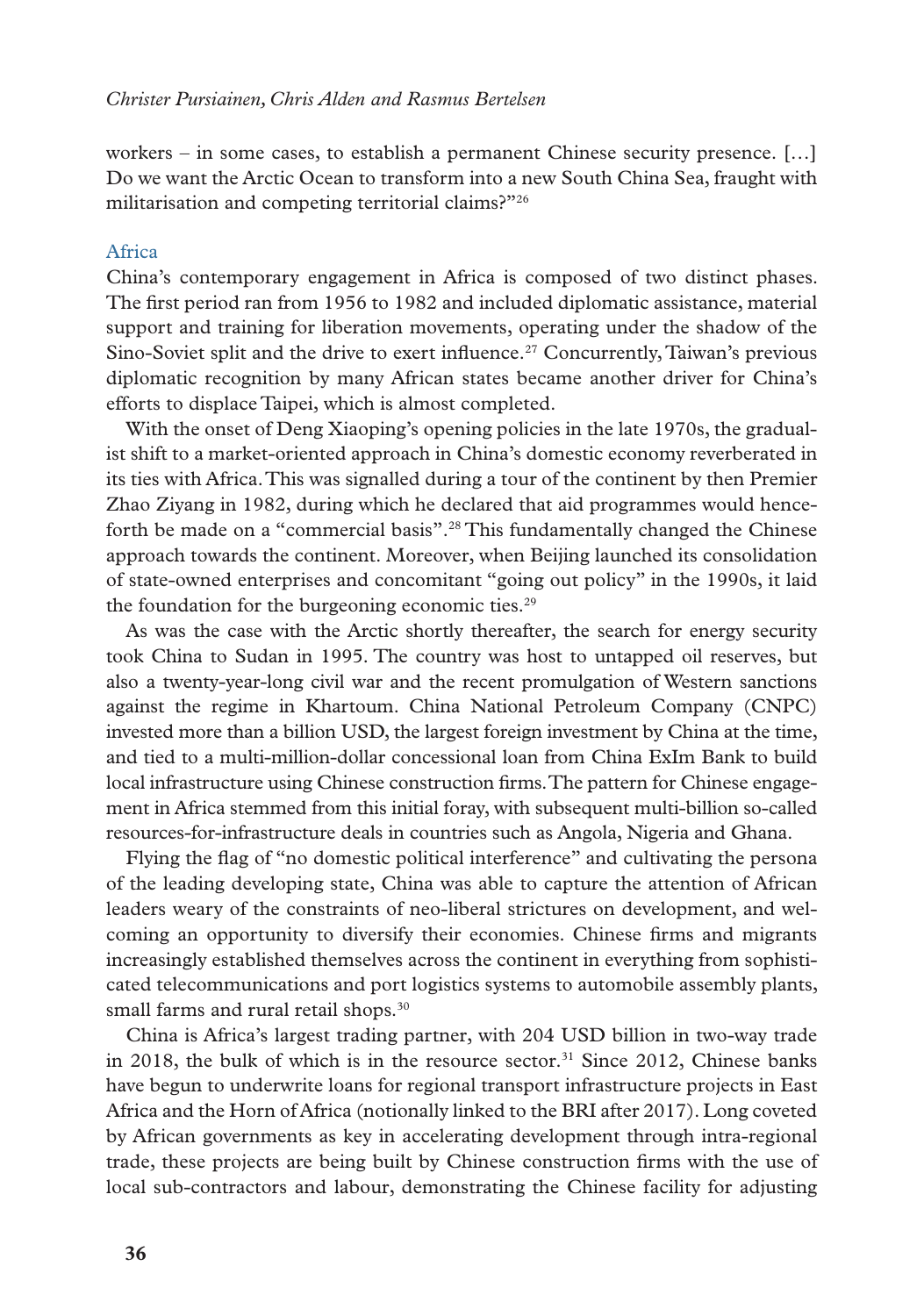to African dynamics. At the same time, the fall in commodity prices in 2014 has resulted in a serious debt crisis for many African countries.32 The role of China as a leading creditor in Africa, and the way in which it handles this position, is coming to define how African governments understand Chinese claims to a development partnership.

As to geostrategic/geopolitical interests, Beijing's involvement in security affairs runs in three parallel strands. The first, starting in the late 1990s, is its expanding role in multilateral preventive diplomacy and peacekeeping operations.33 To date, China has fielded over 30,000 peacekeepers to all African missions mostly in noncombatant roles, but since 2012 also in combat-ready positions in Mali and South Sudan (where it has suffered several losses) to demonstrate its commitment to providing security to the region. China has financed peacebuilding through the UN and the African Union (AU), including the announcement of one billion USD over a ten-year period for the UN peacebuilding fund in 2015, as well as participated in the joint anti-piracy naval task force off the coast of Africa since 2009.

The second strand concerns China's expanding bilateral military relations, most notably its establishment of a military base in Djibouti in the Horn of Africa in 2015 and the possibility of other such installations elsewhere in Africa. Hosting up to 10,000 personnel, Djibouti is China's first and so far only overseas military platform and is linked to Chinese-financed harbour rehabilitation and an industrial export zone, as well as supporting the peacekeeping forces and anti-piracy operations. China has stated that it is purely a "logistics base". At the same time, it also allows China to monitor all shipping movements through the Red Sea and the Gulf of Aden. It has also been seen as a model for future Chinese foreign bases $34$  and a "microcosmos" of China's and U.S. geopolitical rivalry.35 In addition, China has several bilateral defence ties with African countries, which vary from country to country, including joint training exercises, arms sales, and even featuring joint military-led commercial ventures in Zimbabwe and Sudan.<sup>36</sup>

Lastly, following the U.S. and Russian practice, there is a growing presence of Chinese private security firms protecting Chinese commercial interests around the continent, supplemented by the secondment of Chinese police to national governments.<sup>37</sup>

China's active role in African affairs has not gone unnoticed, and the continent shows signs of having become a geoeconomic battlefield for great powers. When the U.S. President's (now former) Security Advisor, John Bolton, unveiled the Trump administration's "New Africa Strategy" in December 2018,38 many commentators noted that the strategy was actually more about China (and Russia) than Africa. As Bolton put it, China and Russia both are great power competitors of the U.S., who are rapidly expanding their financial and political influence across Africa. "They are deliberately and aggressively targeting their investments in the region to gain a competitive advantage over the United States." In so doing, China in particular "uses bribes, opaque agreements, and the strategic use of debt" to hold states in Africa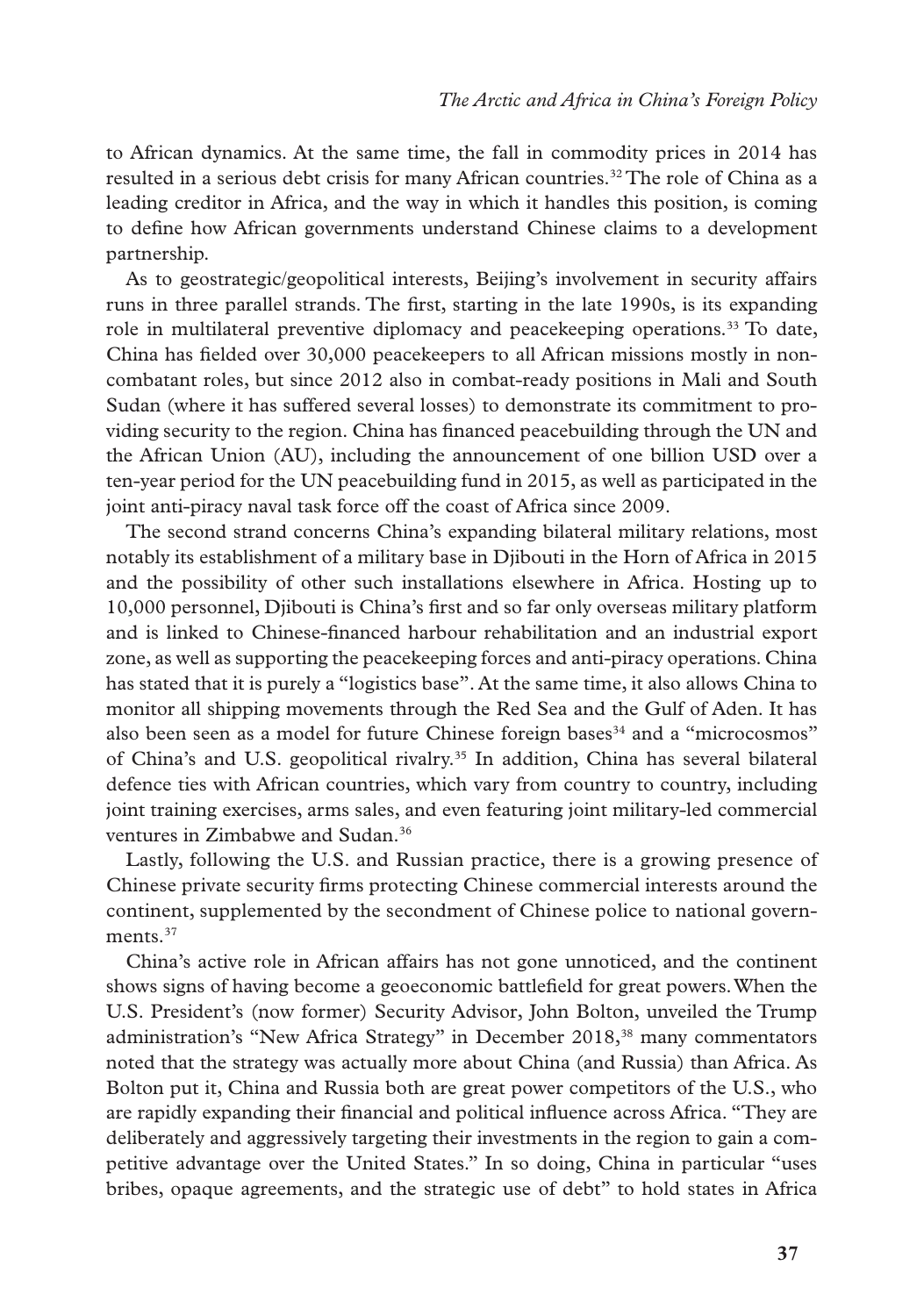captive to Beijing's wishes and demands. China's quest to obtain more political, economic, and military power in Africa poses "a significant threat to U.S. national security interests".

The EU is much less alarmed than the U.S. While there are some geopolitical issues between the EU and China in Africa as well, it has, however, been noted that in the Horn in particular, Chinese and EU security interests are "largely complementary" as both want to see a stable Horn of Africa devoid of conflict, terrorism or piracy.<sup>39</sup>

#### Discussion

From the perspective of the history of rising powers, there is not much new in the generic picture drawn above. In the late nineteenth century, Alfred Thayer Mahan<sup>40</sup> emphasised, in relation to the then rising great-power U.S., the potential of a strong merchant fleet to increase a state's power to implement its economic imperialism, which in turn needs a strong navy. While the tools and instruments may be different for China in today's more globalised world, the basic code of conduct is this same old geoeconomic/geopolitical maxim.

Another proponent of geopolitics, Halford Mackinder, in turn coined the term "geographical pivot", $41$  an area which as such is not a power centre but whose location and situation in certain conditions has become essential for the great powers in their bigger game. Both the Arctic and Africa (especially the Horn) fit this definition in the current era.

In its march towards securing control of these pivot areas, China is just at the beginning. Its own efforts are not sufficient to achieve its ambitions, so it needs recourse to alliances. Indeed, its preferred approach seems to be to ally with established states as regional interlocutors to promote its increasingly shared interests while limiting direct exposure as well as providing an opportunity to learn about local complexities. China has had some success in allying with Russia in the Arctic. In African countries, as South African power unexpectedly diminished over the last decade, China has had to rely on several weaker authoritarian leaders instead.

The way in which China will reconcile the need to secure its geoeconomic interests in the Arctic and Africa with non-interference policies remains a challenge. A further challenge concerns how the rise of the "new geopolitics", led by a newly assertive U.S. policy towards China as a strategic competitor and given expression in the "debt diplomacy" debate out of Washington, will impact China-Africa ties.

#### **Regimes and governance**

China's strategies towards the Arctic and Africa alike are based on and often legitimated not only through bilateral agreements, but also global and regional regimes and governance systems. In short, international regimes are "principles, norms, rules, and decision-making procedures around which actors' expectations converge" in the absence of centralised public authority.<sup>42</sup> For realists, regimes are a reflection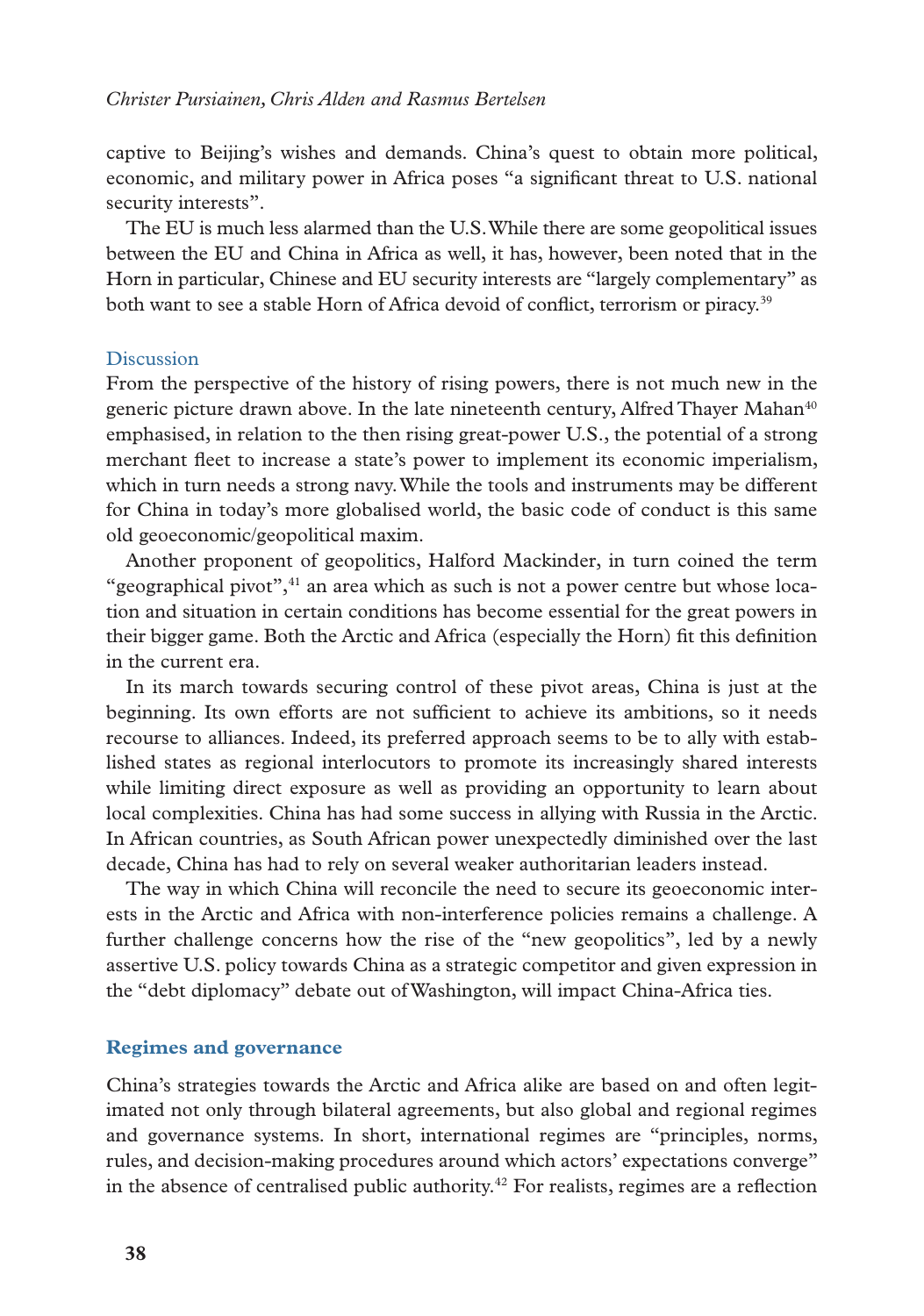of the great power relations related to the region or issue area, usually in terms of formal institutions. For institutionalists, regimes have, or may have, their own causal power, especially in overcoming cooperation problems through repeated reciprocal positive tit-for-tat experiences that they facilitate. Constructivists are more interested in informal cultures, norms and behavioural rules that grow from interaction and may enable a certain practice of interstate cooperation or conflict. Governance, in turn, a concept stemming from European studies some thirty years ago, emphasises the horizontal dimension of the issue. In the international context, governance is not only about state-level cooperation, but also complicated multi-level structures, including civil societies, private actors and scientific institutions, among others, in complex and mixed settings.<sup>43</sup>

From the above perspectives, several new research questions arise. How and through which mechanisms has China as a great power adapted to the existing governance systems in the Arctic and Africa? What about the domestic legislation of the regional states? Is China's policy only adaptive, or does it try to influence the existing international regimes and domestic arrangements? Has China made efforts to create new regimes or governance systems, more favourable to its perceived interests, in the two respective geographical areas?

# The Arctic

The study of regimes has often been preoccupied with their formation. In the Arctic, this period occurred after the Cold War in the 1990s. The Arctic regime formation, such as the Arctic Council (AC), did not follow the scheme of a hegemonic actor imposing its order, but was instead a multivariate and dynamic process comprising several stages, such as initial agenda-setting, negotiation period, and operationalising – and depending on the right timing.<sup>44</sup> The development that started with the AC was followed by many more "Arctic governance" approaches, where not only states were active but the indigenous minorities, private actors, civil societies and the research community as well.<sup>45</sup>

China is rather outspoken in its Arctic White Paper<sup>46</sup> in that it sees itself as an actor having a right, and even an obligation, to participate in Arctic governance and its further formulation, but not claiming any Arctic sovereignty. Its description of this governance system focuses on global rather than regional regimes, however. The strongest emphasis is therefore on those regimes where China is a full member with a great-power status, namely the Charter of the UN, the 1982 UN Convention on the Law of the Sea (UNCLOS), as well as other lower-lever global treaties and institutions (e.g. IMO).

This enables China – quite correctly – to point out that while states from outside the Arctic region do not have territorial sovereignty in the Arctic, "they do have rights in respect of scientific research, navigation, overflight, fishing, laying of submarine cables and pipelines in the high seas and other relevant sea areas in the Arctic Ocean, and rights to resource exploration and exploitation in the Area". Following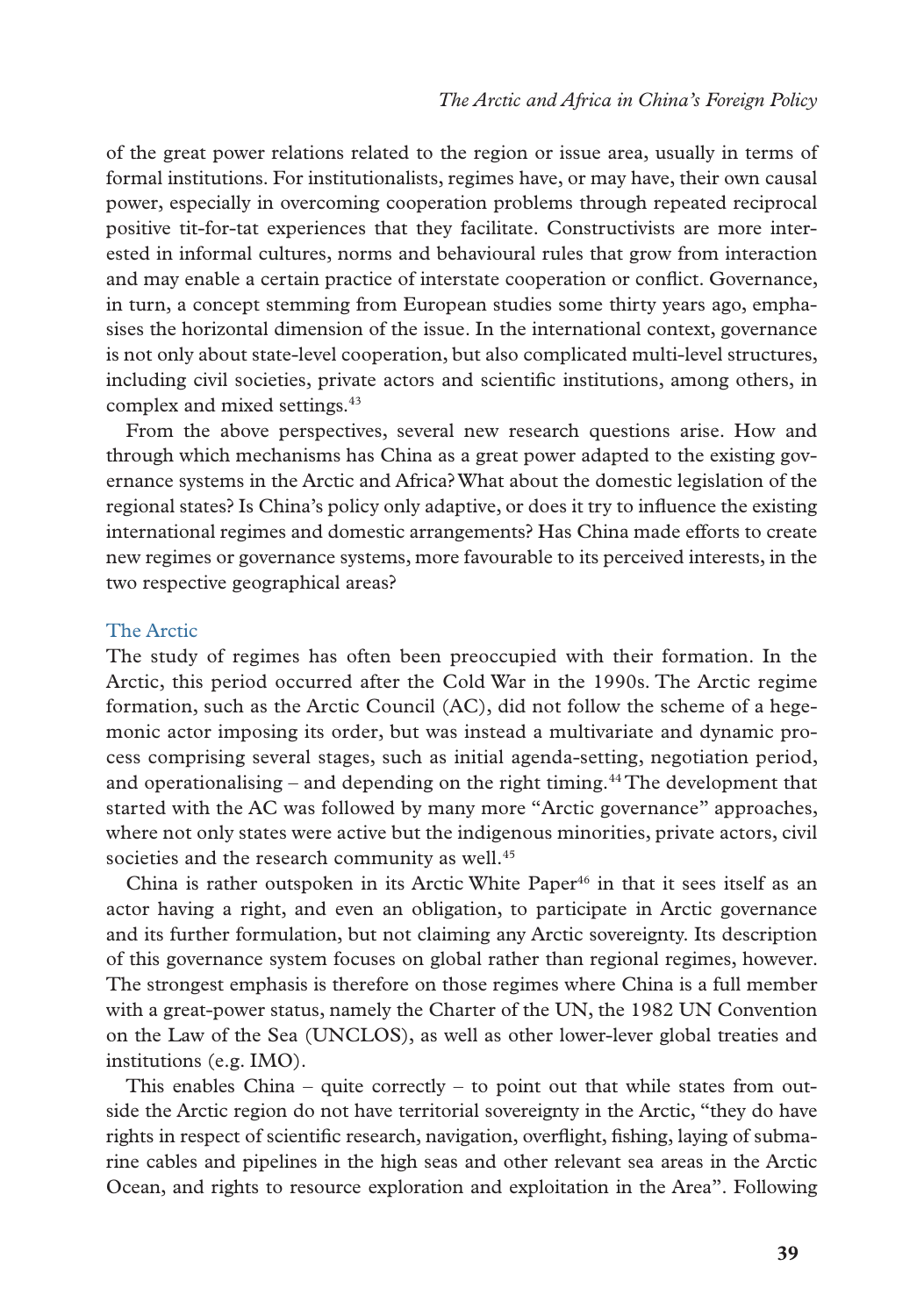the Spitsbergen Treaty from 1920, which the Republic of China joined in 1925, and which China 'rediscovered' in the late  $1990s<sup>47</sup>$  China also enjoys "the liberty of access" and entry to certain areas of the Arctic, the right under conditions of equality and, in accordance with law, to the exercise and practice of scientific research, production and commercial activities such as hunting, fishing, and mining in these areas". China thus claims that it plays 'a constructive role' in the formulation of Arctic-related international rules. While it participates in Arctic affairs on the basis of existing rules and mechanisms, it will also contribute to "the making, interpretation, application and development of international rules regarding the Arctic".<sup>48</sup> In so doing, China says it participates in safeguarding "the common interests of all nations and the international community". This in turn is said to be based on Chinese general foreign policy principles of "respect, cooperation, win-win result and sustainability".

The AC is also mentioned in positive terms in the Arctic White Paper, albeit only in one paragraph. China's urge to become more involved in Arctic governance actually started in 2007, when it became an ad hoc observer in the AC. Allegedly, its further efforts to become a permanent observer were first met by suspicion, especially on the part of Canada, Russia and the U.S. This in turn led China to enhance its bilateral diplomacy with the Arctic States (the eight Member States of the AC), which proved to be very successful. Canada and Russia remained most sceptical, but the U.S. mediated, and China was approved in 2013 as part of a package of five new Observer states.<sup>49</sup>

In the context of enlarging the number of observers, new observer criteria were elaborated, including the promise to comply with the AC procedures and principles, contributing to the work of the AC, and reasserting the interest in being an observer every four years.50 While China's observer role in the AC has later created some concern, it has been however reminded that the observer role does not provide access to the council's decision-making and the AC as such does not make important decisions but its Member States. At the same time, it provides China to be legitimately included in the generic debates about the Arctic.<sup>51</sup>

The case of the multilateral Agreement to Prevent Unregulated High Seas Fisheries in the Central Arctic Ocean illustrates China's long-term Arctic strategy. Applying the precautionary principle, the coastal states of the Arctic Council Canada, Greenland/Denmark, Norway, Russia, and the United States signed a declaration in 2015 to the effect that commercial fishing should not start in the 2.8-million-squarekilometer high seas area until adequate scientific research for sustainable fishing and management rules are in place. These states then called on major non-Arctic fishing countries to join negotiations for a binding agreement. In October 2018, the above five states, together with Iceland, China, Japan, South Korea and the European Union signed the agreement. Why did China agree? It has been argued that for China the Arctic fisheries is more than a fishing issue. By joining the agreement, China opened a new path to be involved in Arctic governance and at the same time reduced concerns among Arctic states about China's intentions.<sup>52</sup> The role of the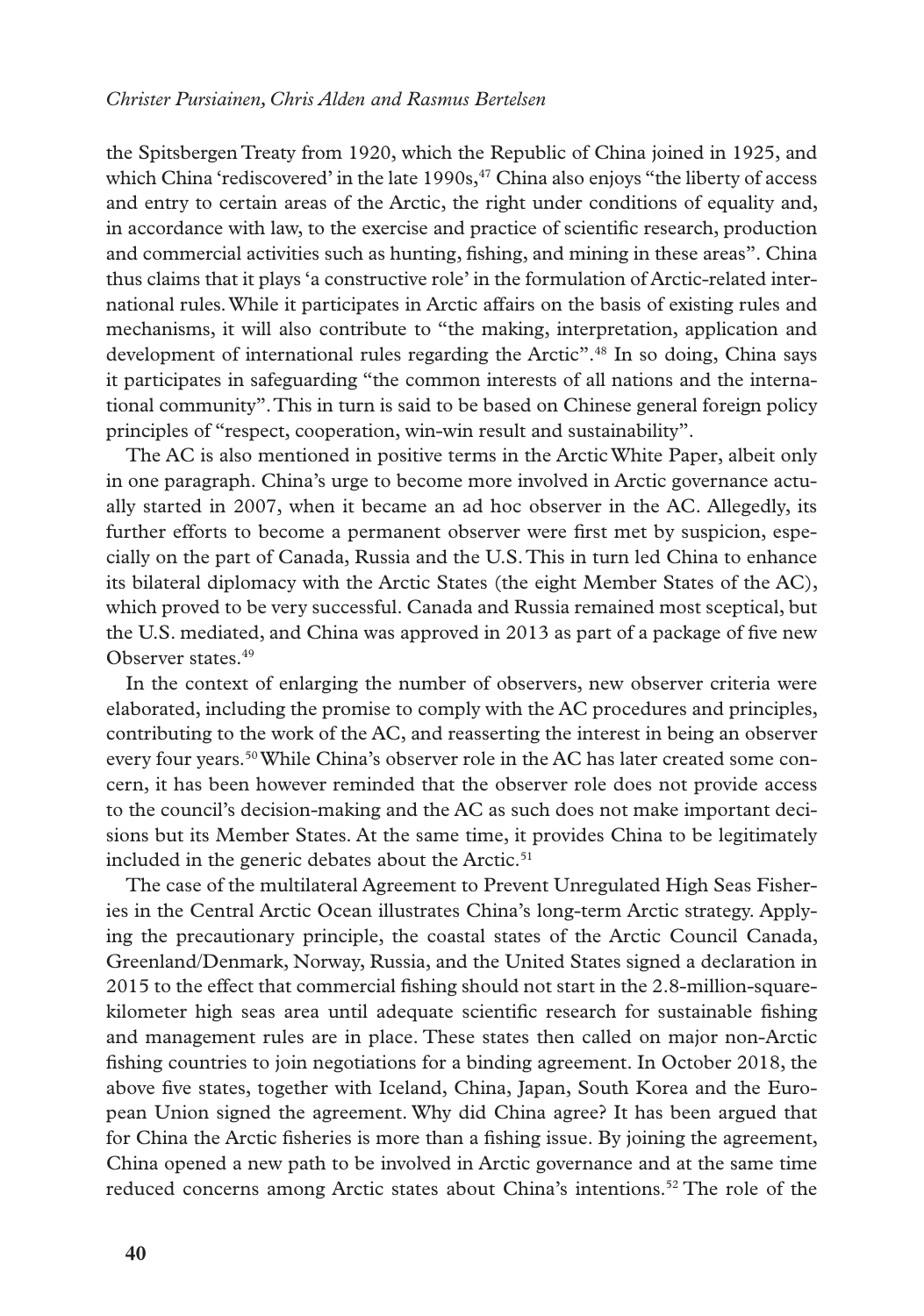agreement has been seen as piloting an emerging new Arctic governance model<sup>53</sup> with China as a full member. At the same, it has been noted that no Chinese or any other states' vested interests were yet in play as there are currently no commercial fisheries in the area.<sup>54</sup> In that sense, there were no immediate costs but several diplomatic and science-diplomacy benefits for China.

The Arctic White Paper<sup>55</sup> includes some remarks on China's bilateral relations, touching upon the issue of how it adapts to the domestic regimes in the region. It explains how the activities of Chinese citizens, legal persons or other organizations in the Arctic are supervised in accordance with the law to ensure that their activities accord not only with international law, but that they also respect the relevant national laws on environmental protection, resource conservation, and sustainable development. China furthermore carries out bilateral consultations on Arctic affairs with all Arctic States.

Indeed, "Beijing has been improving bilateral communication with individual states along the Arctic Circle" and "bilateralism has been an essential part of China's Arctic engagement".56 In infrastructure investments, however, this has most often taken place in a business-to-business fashion, where, in the initial phase, the direct state level has been largely absent.

China's way of presenting Arctic governance is logical, moving from global to regional regimes and then domestic systems.<sup>57</sup> However, the message is clear: China has equal rights in the high sea areas, including the seabed. Moreover, China aspires to become a norm-maker instead of remaining only a norm-taker in the region.<sup>58</sup> While China has emphasised a win-win approach, the research community seems to be divided between alarmist, more moderate, and mainly positive analyses<sup>59</sup> regarding China's real motives in the Arctic.

Of the state actors, the U.S. is now the most critical with Secretary of State Pompeo's May 2019 Rovaniemi speech. He noted, aiming at China in particular, that all of the parties in the "Arctic marketplace" have to play by the same rules. "Those who violate those rules should lose their rights to participate in that marketplace". He claimed that Chinese investments may undermine domestic rule- and law-based societies and high level of infrastructure quality in the Arctic.<sup>60</sup> The EU bodies are again more cautious, pointing out that "China will be measured against its actions rather than its rhetoric".61 The Commission outlined its balancing line in the following way: "China is, simultaneously, in different policy areas, a cooperation partner with whom the EU has closely aligned objectives, a negotiating partner with whom the EU needs to find a balance of interests, an economic competitor in the pursuit of technological leadership, and a systemic rival promoting alternative models of governance".62

# Africa

Africa's abundant resources, weak state structures and strategic position are the defining features that situate the continent in relation to the international system.<sup>63</sup>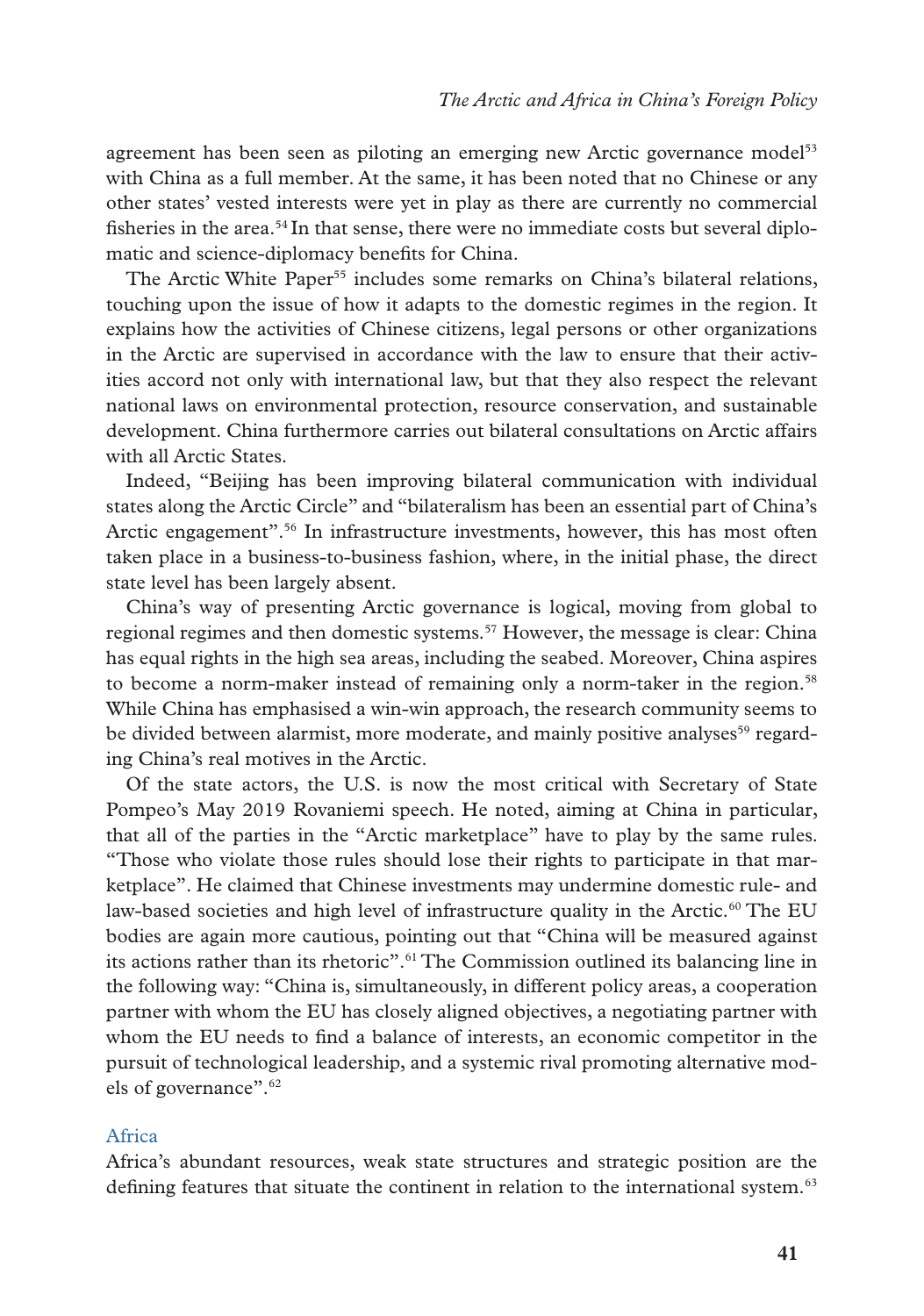External powers have sought out African resources in a context where local states have only limited capacity to effectively regulate their role. Recognition by African elites of the continent's strategic position in relation to either specific resources or geographical location has produced an approach which cannily employs external powers as a resource in their own domestic power struggles.<sup>64</sup>

As a result, the African continent historically served as a site of contestation between external powers, sometimes deliberately fostered by local elites. Although the majority of states are democracies today, they lack the requisite financial and human capital to perform rudimentary functions of governance. Therefore – whether democratic or authoritarian – African governments have presided over some of the most egregious violations of labour, human and environmental rights and, paradoxically and over time, some of the most progressive formal and informal regulatory regimes. In this unstable context, corruption has thrived and China's celebration of its non-conditional aid and lack of transparency in its economic dealings with African governments together with China's status as alternative to Western powers effectively supports the spread of these practices.

Efforts to promote democratic norms in Africa, such as elections, transparency and effective resource governance through the Extractive Industries Transparency Initiative (EITI) and the Kimberley Process have been moderately successful. On the other hand, Chinese support for Western designated 'pariah regimes' in Africa has proved to be an important diplomatic prop. Evidence suggests that African voting patterns on issues in the Human Rights Council and in the UN General Assembly cohere more closely with Beijing's positions in line with growing economic dependency.<sup>65</sup> African trade unions, NGOs and civil society actors have been at the forefront of demanding accountability from Chinese firms and their own governments. The emphasis on Corporate Social Responsibility initiatives by Western and  $-$  at least nominally  $-$  by Chinese firms operating in the resource sector is an explicit acknowledgement that African regulatory regimes are not functioning well.

China has adopted a positive attitude towards African regional organisations, installing its appointed representatives in the most important ones, while in the global arena emphasising African nations' self-reliance in resolving their problems. China has generally aimed for aligning its policies with those of the African Union (AU) and other relevant regional organizations, rather than pushing demands onto them, thus utilising "convergences between its own views and those of key African regional bodies".66

Numerous declarative regimes on issues as varied as continental maritime governance and industrial policy have been launched by the AU, with limited to no effective adherence. In terms of external power relations, the continuous dependency of Francophone states on the CFA franc has allowed Paris to exercise considerable influence over their economies.<sup>67</sup> In a similar way (and reminiscent of USD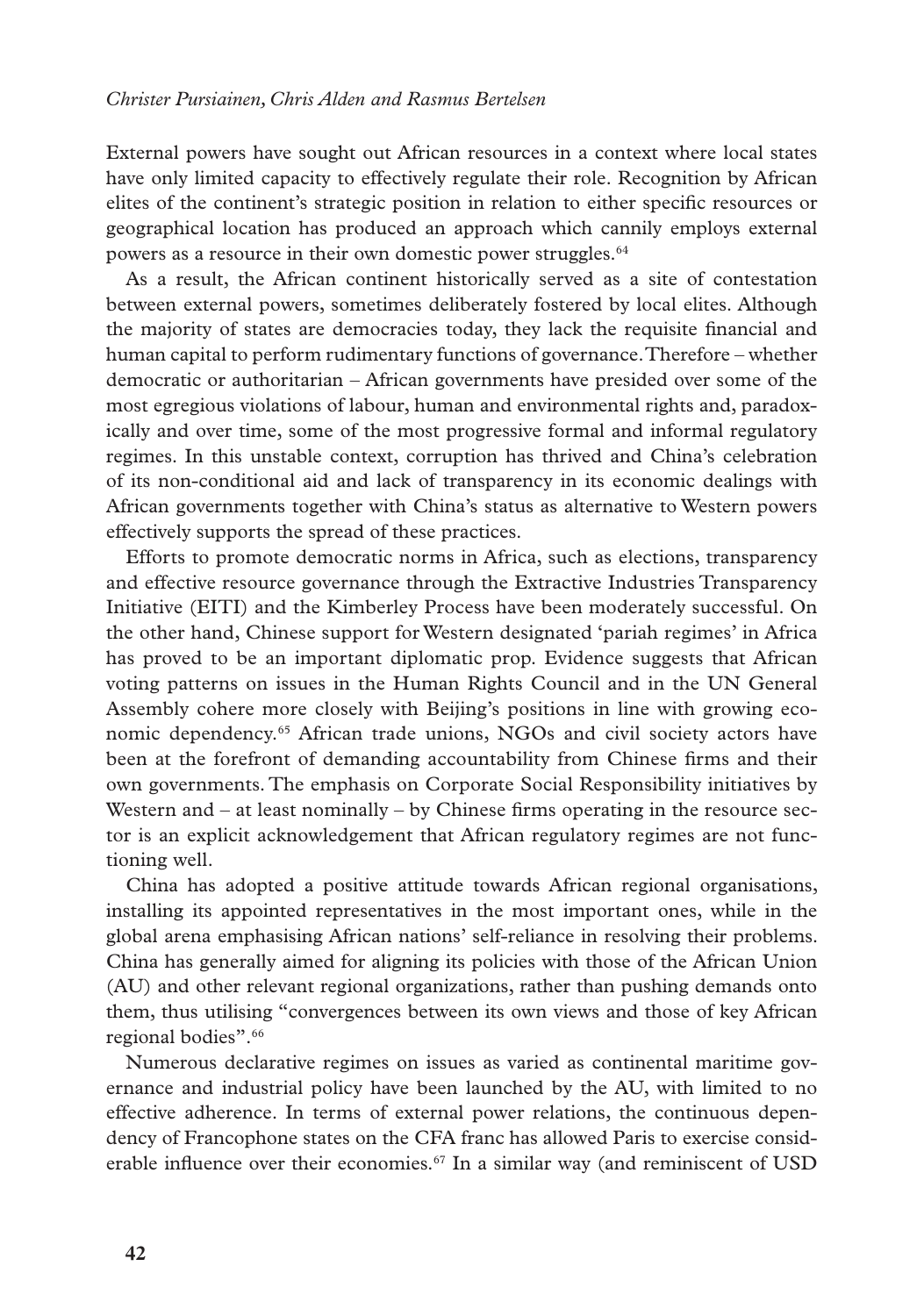ascendancy), China's stated goal of the internationalisation of the renminbi, accelerated after it was acknowledged by the IMF as a basket of currencies with special drawing rights, prompted several African countries to create renminbi currency conversion centres.68 The repayment of Chinese loans through recourse to the renminbi is one of the proposed responses to the new African debt crisis.

The challenge of national regulatory regimes, for instance in the DR Congo, lies in the density of legislation and the concurrent capacity or desire of African governments to enforce rules instead, in the absence of the regimes themselves. Constitutional democracies like Ghana and Botswana have invested in their institutions and have tended to exhibit stronger commitments to the rule of law.69 Notably, both of these countries have at one time or another rejected Chinese involvement in specific sectors: in the case of Ghana, the parliament initially rejected a proposed oil for infrastructure deal, while in the case of Botswana, the president cancelled infrastructure projects outright when the Chinese failed to meet expected standards and commitments. Even Chad, an authoritarian regime with considerable Chinese investments in developing a domestic oil refinery, has defied the logic of dependency and issued a 1.2 USD billion fine to the CNPC for violations of its contract in 2014.

At the same time, there is considerable evidence that despite African governments' formal adherence to declaratory regimes of conduct, there are only sporadic efforts to enforce them. The logic of elite conduct has claimed to be a function of "the political instrumentality of disorder"; that is to say that African leaders actively subverted constitutional restrictions and regulatory commitments, which served to constrain their arbitrary exercise of power.<sup>70</sup> This may explain the pointed use of regulatory power by, for instance, the Chadian government against Chinese economic interests.

Apart from the invariably critical attitude of the U.S. towards China's business model in Africa, the  $EU<sup>71</sup>$  notes that while China's investment activity in Africa has contributed to the growth of many receiving economies, at the same time "these investments frequently neglect socioeconomic and financial sustainability and may result in high-level indebtedness and transfer of control over strategic assets and resources". In so doing, China compromises good social and economic governance and, most fundamentally, the rule of law and human rights in Africa.

# Discussion

The situation covered above is characterised by the fact that China is a latecomer and, indeed, an outsider in the regional regimes of both the Arctic and Africa. In the Arctic, it has nonetheless made efforts to position itself to influence future rulemaking, and to compensate for its regional outsider role by putting emphasis on more general global regimes where it is a full member. In the case of Africa, it has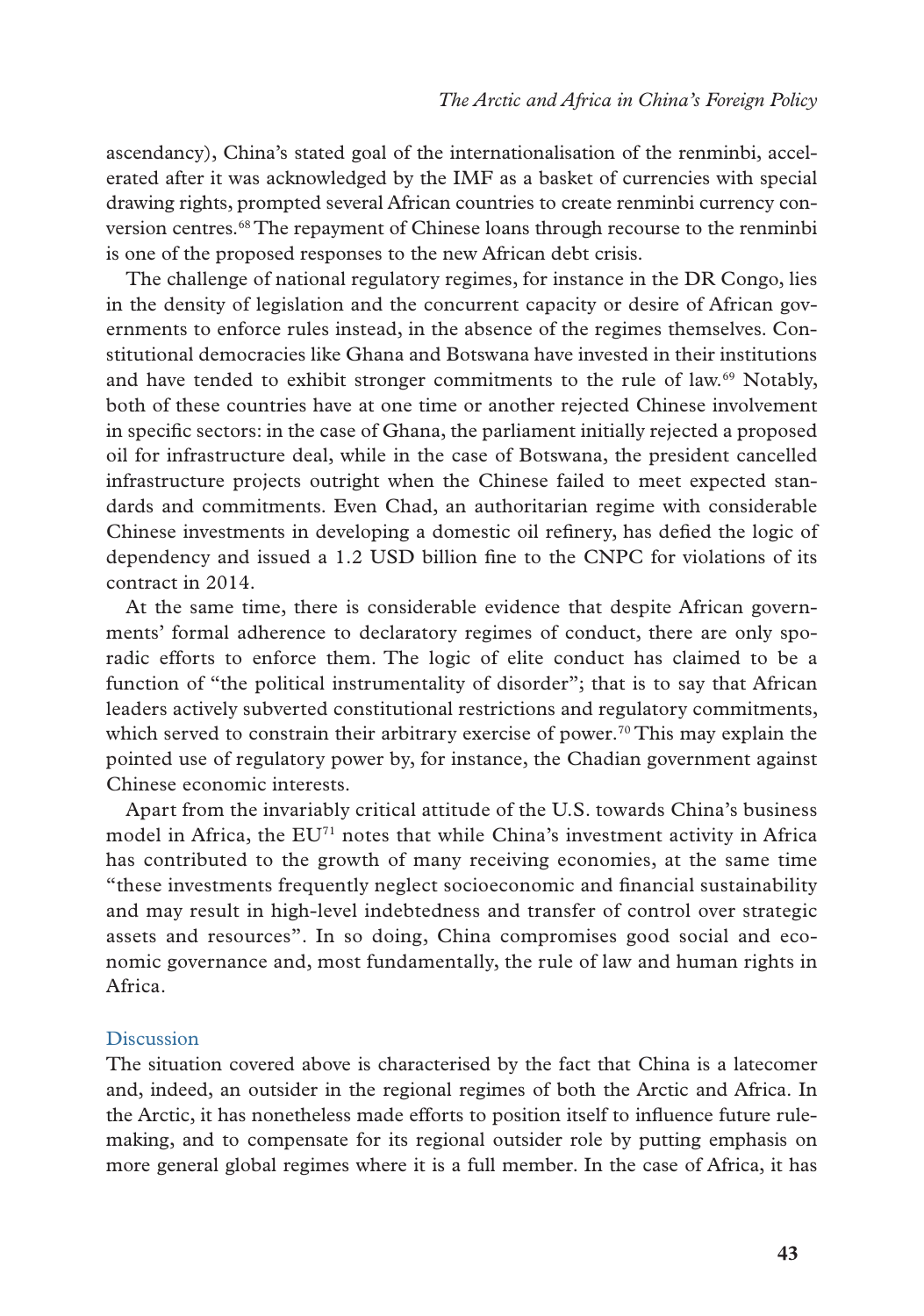tried to utilise the weak international or regional governance environment in general, to align its interests with the African governance system.

Yet many of China's operations are conditioned by regional states' domestic regulations, such as environmental legislation, working rights, and local autonomy. While strong domestic regulations in the Arctic considerably limit China's actions, in Africa, conversely, weak governance structures give China much greater room for manoeuvre. The question is in which direction the massive Chinese business and investment penetration into the Arctic and African countries is heading; will it adapt to the existing practices in these countries, or will it lead to some kind of evolutionary conversion of the social-economic systems with increased Chinese characteristics, especially in Africa?

The degree to which Chinese firms are able to adopt new approaches and improved practices in their operations in both the Arctic and Africa, demonstrating greater compliance with local regulatory regimes, remains a challenge.

#### Identities and roles

In the study of international politics, at least three main approaches can generally be discerned regarding how and why identities are constructed. The first approach sees identity formation as taking place in interactive socialisation processes in the international system between states, $72$  whereas the second puts more emphasis on endogenous historical processes and internal discourses within states.73 The third claims that identity is chosen based on how well it is accepted by other states and how well it coincides with the nation's own perception of its past and history.<sup>74</sup> The latter is the most interesting from our point of view.

Scholars on identity typically argue that identity is a more fundamental characteristic of a state than interest because the latter is based on the former.<sup>75</sup> Identity indicates which larger group the state or nation identifies with and from which it wants to differentiate itself, and how strongly. States – and their representative politicians and officials – follow a particular foreign policy in line with what their identity indicates. It is through these choices that states also communicate with each other about the way in which they want to be treated.

The step from identity to role is not big. Some role theorists talk about identity and role in an almost reciprocal way; if a role is genuinely adopted, it becomes an identity. A point related to our topic is the argument that states may not have just one role, but may adopt or act according to different roles depending on the situation and specific conditions. This involves the possibility that roles are unfair reflections of true identity. They may be used to conceal a genuine identity or to benefit from the expectations and practices of that role.76

The above focus leads us to formulate some primary research questions for the current section. What are China's identity and roles vis-à-vis the Arctic and Africa respectively? Does it have regionally adapted identities or roles to these regions? If so, can they be regarded as genuine identities, perhaps constituting China's interests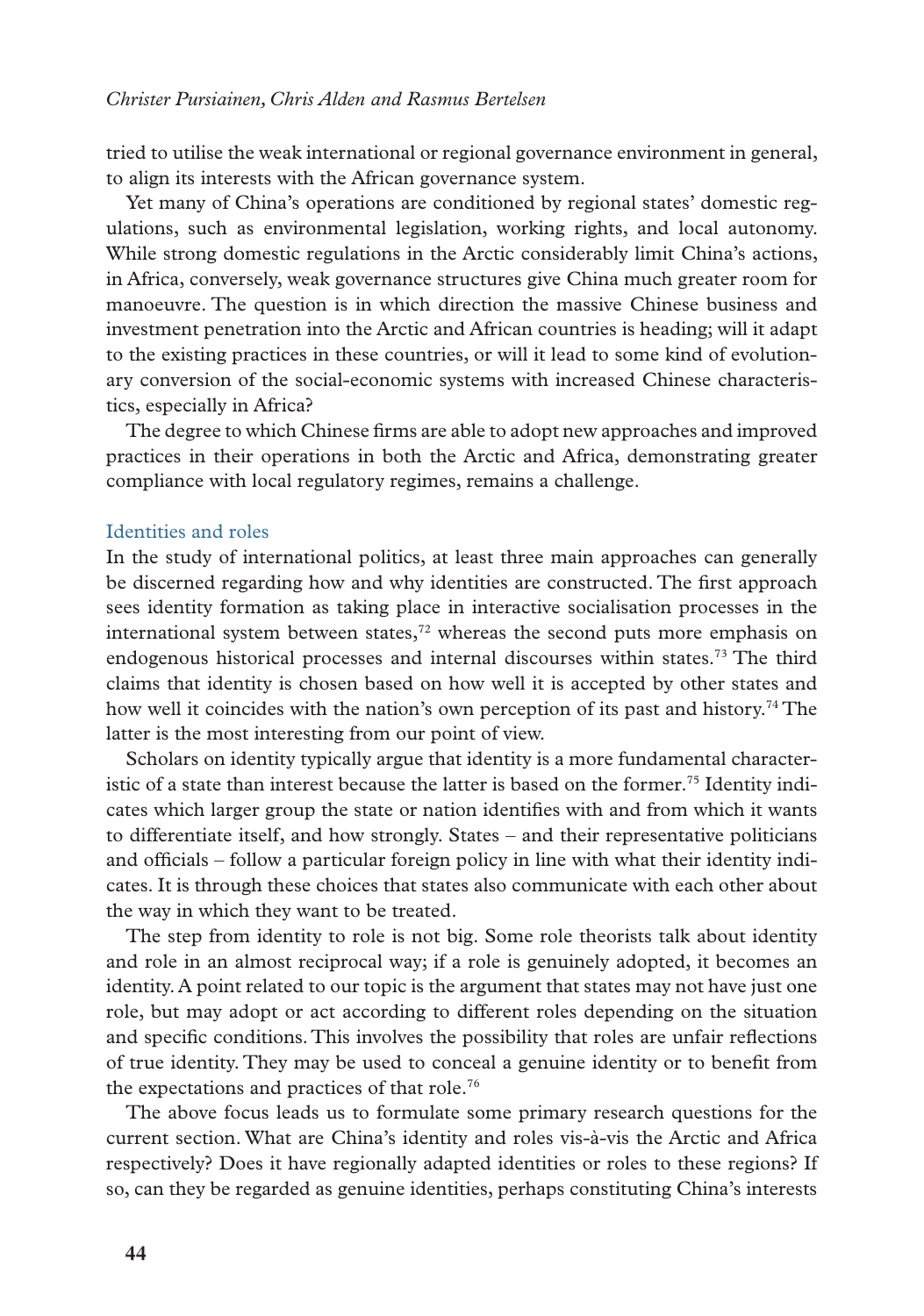in the regions, or are they rather roles played in order to justify goals related to mere power political or material interests? And, crucially, how intersubjective – respected by other states – are these identities and roles?

### The Arctic

In the Arctic, China describes itself with attributes such as "responsible major country", "near-Arctic state", "Arctic stakeholder", and "polar great power". While this practice can be traced back to the early  $2010s$ ,<sup>77</sup> it is most notably expressed in the country's 2018 Arctic White Paper.78

One could argue with good reason that the self-proclaimed identity of a "near-Arctic state" is more about instrumental interest-based role seeking, rather than a genuine identity. This role is aimed at decreasing the gap between China and the Arctic States proper, especially in perceiving the high seas and international seabed (outside national exclusive economic zones) of the Arctic as a common good, open to resource extraction. Some Chinese analysts claim that "the dichotomy between Arctic and non-Arctic states in general violates UNCLOS because it automatically puts non-Arctic states in an inferior position".79 Others have remarked that the "near-Arctic state" has the benefit of differentiating China from the other non-Arctic states that are geographically located even further away. The term "near-Arctic state" has also been used in connection with the effects of Arctic climate change on Chinese weather and environment.<sup>80</sup>

China's "near-Arctic" role is not shared in official Western comments. China is explicitly seen by the U.S. as a revisionist actor in the area, which seeks to challenge the status quo through the use of identity politics: "Beijing claims to be a 'Near-Arctic State', yet the shortest distance between China and the Arctic is 900 miles. There are only Arctic States and Non-Arctic States. No third category exists […]."81 The U.S. reluctance to give China any say in Arctic governance was also confirmed in the Joint Statement between the U.S. and Finnish Presidents in October 2019: "Arctic governance, guided by applicable international law, is the responsibility of Arctic nations, particularly through the Arctic Council."82

The Arctic States are collectively more diplomatic. In the 2019 AC Foreign Ministerial meeting's Joint Declaration, they emphasised the "leadership" of the Arctic States, but also "recognized the positive contributions of Observers to the work of the Arctic Council, its Working Groups and other subsidiary bodies".<sup>83</sup>

#### Africa

The focus on China's interests in African resources, and to a lesser degree African markets, belies the broader role that identity plays in framing the relationship, and is likewise indicative of Beijing's aspirations for its future trajectory. China and Africa are regularly declared to share common features, including the historical scourge of colonialism and underlying development challenges that are its legacy.<sup>84</sup> China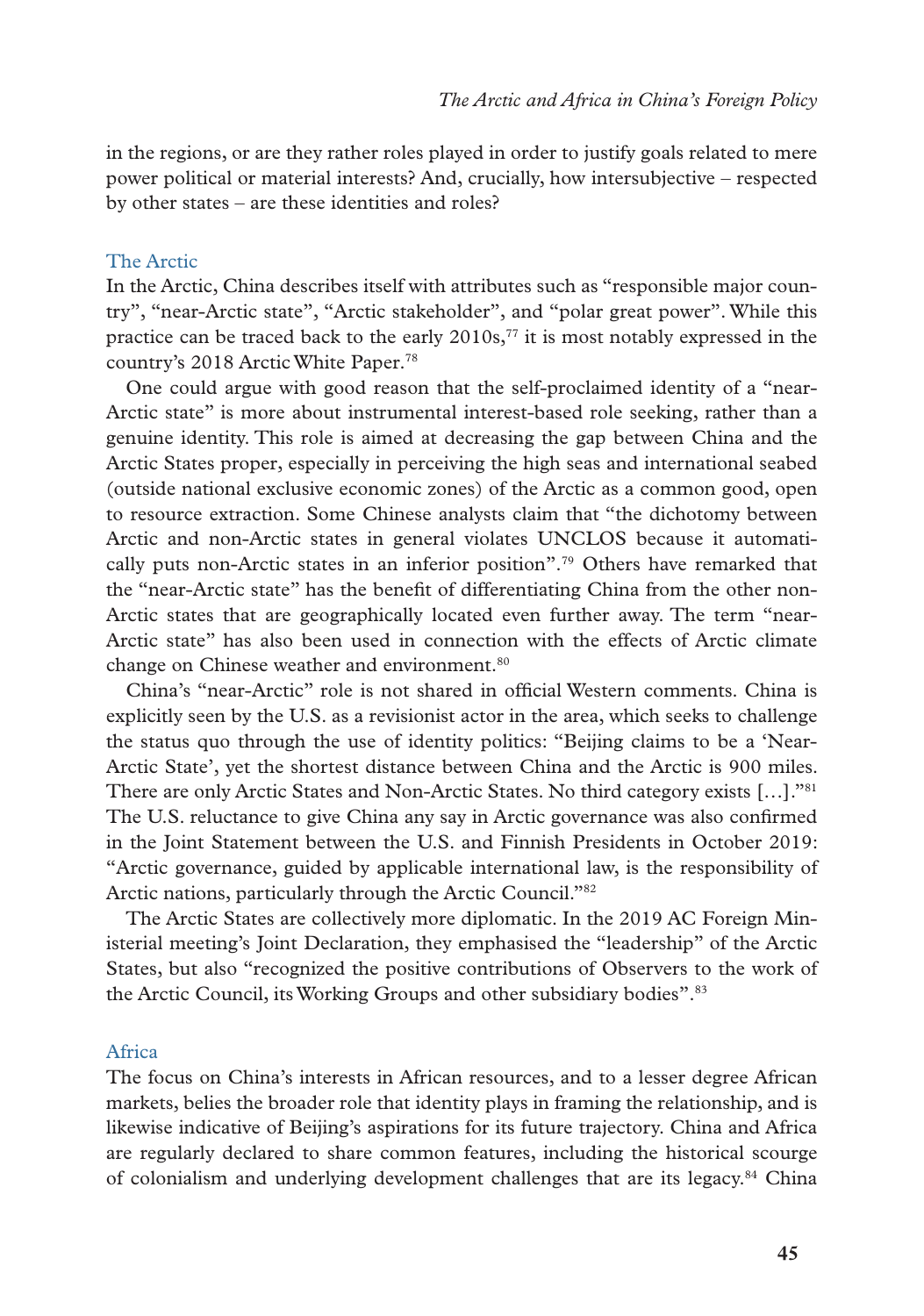claims to be the "world's largest developing country", and Africa has the most developing countries in the world. This of course is a syllogism which is meant to denote a collective identity and development imperative, but which manages to highlight the fundamental asymmetries in the relationship.<sup>85</sup>

In a way, China placing itself first among developing countries resembles the U.S.'s traditional understanding of itself as the "leader of the free world", or the Soviet understanding of itself as the "leader of the progressive forces"; that is, China is effectively mirroring the former super powers' identity politics in its search for a new global role.

The modality of economic involvement between China and Africa is founded on "South-South Cooperation", a term that encompasses all manner of activities from in-kind technical exchanges to conventional business deals underwritten by policy banks at commercial rates. In more recent years, this language has been recast to fit the broad narratives of a "common destiny" between China and the world emerging out of the BRI. Underpinning this is a widening network of educational and cultural programmes, including scholarships and training programmes for 60,000 African students, and 54 Confucius Centres based in African universities, as well as the expansion of Chinese language training at 27 secondary schools in parts of Africa.86 The Forum on China-Africa Cooperation (FOCAC), established in 2000 as a tri-annual diplomatic gathering of leaders, sets targets for its future development and serves as a site for collective norm articulation and convergence.<sup>87</sup> Thus, China, in its "going global policy" in relation to Africa, has increasingly used soft power elements in its identity politics, following the practices of other great powers.

China's identity approach towards Africa has been directly contested by the West, not only by the U.S. but now also by the EU. According to the latter, "China can no longer be regarded as a developing country. It is a key global actor and leading technological power".88

#### **Discussion**

There is not much difference between China's economic/power-political aspirations and its Arctic or Africa-related adopted (state) identities. Unlike what constructivism would claim, at the onset at least, the causality seems to work from the latter towards regional identity formation, rather than vice versa. China's rising great-power aspirations lead it to consider not only its global role, but at the regional level it also actively utilises identity vocabulary to enhance and justify its strategic economic and power interests. So, it is actually not a question of regional identity at all, but rather of cleverly designed role-plays, taking into account the variety of regional contexts. Only when brought into a bigger perspective, can one see the common adaptive logic of these policies.

When it comes to the Arctic, China's self-proclaimed "near-Arctic state" identity seems to be an opportunistic self-constructed role to enhance its economic and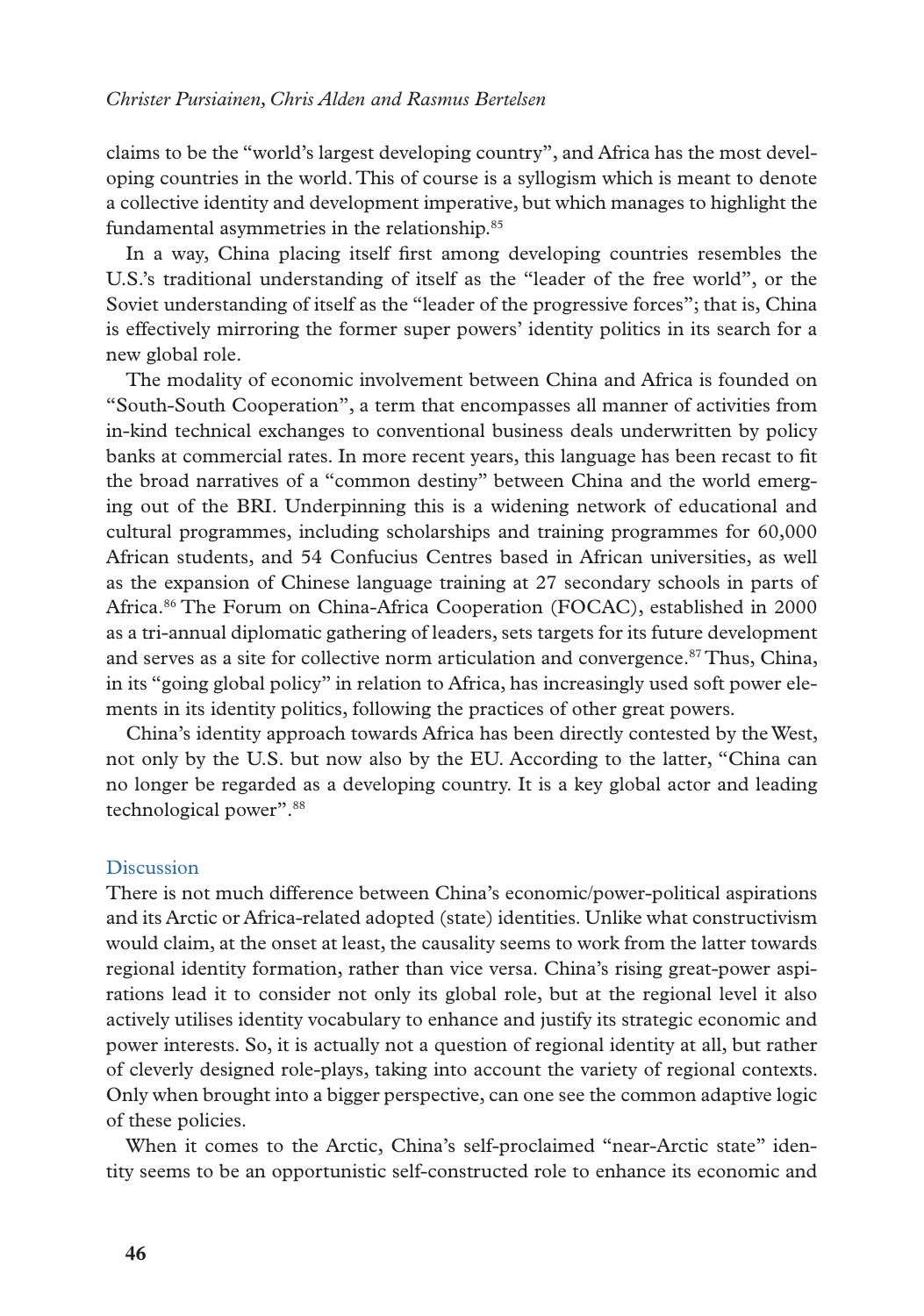power-political interests, rather than any genuine identity, a stance which has been rejected by other actors. In Africa, China has recently softened its "leader of developing countries" approach based on economics and trade alone. China has become highly aware of the fact that certain Chinese policies are producing negative perceptions among Africans, and has added more non-economic and nuanced soft power elements to its engagement strategy with Africa, $\frac{89}{9}$  as briefly presented above. The same goes for the Arctic, where Chinese soft power is often exercised, for instance, in terms of so-called science diplomacy, with the goal of becoming a more accepted actor in Arctic affairs.90

The notion of identity policy however leads us to consider whether China's carefully chosen tactical identities or roles *vis-à-vis* the Arctic and Africa respectively will, as time passes, nonetheless lead to more established and genuine regional identities for the country, and what that would entail, for instance, in terms of its abovementioned "core interests". Would these developing new regional identities affect the interpretation of the non-negotiable red lines of China's interests?

# **Conclusions**

We have considered China's policies towards the Arctic and Africa respectively, from three overlapping perspectives: geoeconomics and geopolitics; regimes and governance; identities and roles. Our conclusions are summarised in Table 1.

First, by discussing the so-called core interests of China and their foreign policy implications, we argue that China's regional geoeconomic policies are driven by its urge for further domestic and relative economic growth and through that, more fundamentally, domestic stability. This motivation implies commonality between China's cross-regional policies under the more generic foreign policy goals and geoeconomic interests. These interests in turn sometimes require power-political backing in terms of a private or public form of Chinese security presence. Slowly, Chinese military policy is also being upgraded in order for the country to become a global actor capable of defending its national security interests in the regional geopolitical settings discussed here.

Second, we contend that China utilises its membership in more generic international regimes, such as UN-based institutions and international law in general, in order to maximise its freedom of action. China as a rising great power also tries to penetrate and participate in developing international regional regimes while at the same time drawing on bilateral agreements with regional governments. Regional allies provide a host of important functions for China, from access to resources and infrastructure opportunities for Chinese firms, to local knowledge and legitimacy, which are important in shaping and improving Chinese strategy and policy responses towards these regions.

Third, considering China's identities and roles, as a kind of external newcomer to the regions discussed here, we conclude that it is mostly a question of carefully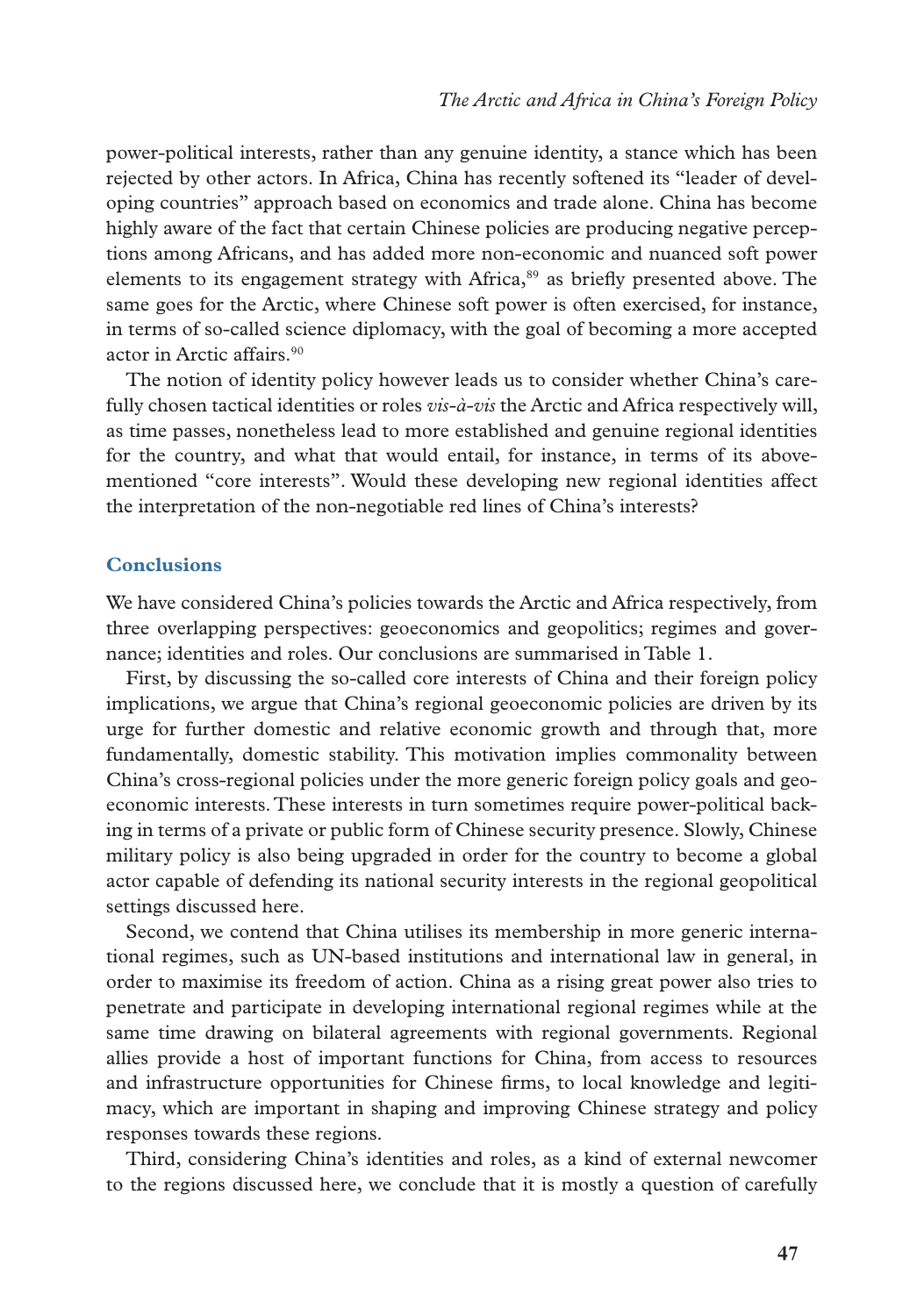| China's regional<br>determinants        | <b>The Arctic</b>                                                                                                                                                                                                                                                                                                                                                                                                                                                                                     | Africa                                                                                                                                                                                                                                                                                                                                                                                                      |  |  |  |  |
|-----------------------------------------|-------------------------------------------------------------------------------------------------------------------------------------------------------------------------------------------------------------------------------------------------------------------------------------------------------------------------------------------------------------------------------------------------------------------------------------------------------------------------------------------------------|-------------------------------------------------------------------------------------------------------------------------------------------------------------------------------------------------------------------------------------------------------------------------------------------------------------------------------------------------------------------------------------------------------------|--|--|--|--|
| Geoeconomic interests                   | - Mining minerals<br>-Transport infrastructure<br>- 'Polar silk road' (Northeast Passage)<br>- Compensating for the lack of<br>sovereign Arctic territory with<br>ability to finance large-scale Arctic<br>development projects                                                                                                                                                                                                                                                                       | $-$ Mining minerals<br>-Transport infrastructure<br>– BRI<br>- Financing large-scale development<br>projects                                                                                                                                                                                                                                                                                                |  |  |  |  |
| Geostrategic/geopolitical<br>interests  | - Relevance to China's national<br>security not openly outlined<br>- US speculations about China<br>deploying submarines to the region<br>in the future as a deterrent against<br>nuclear attacks<br>- No military structure but<br>possibly dual-use technology and<br>infrastructure, including its satellite<br>system                                                                                                                                                                             | - Relevance acknowledged since 2012<br>through FOCAC partnership/UN<br>multilateral PKO<br>- 1st overseas military base at Djibouti<br>- Critical infrastructure financing<br>(harbours), industrial park                                                                                                                                                                                                   |  |  |  |  |
| International regimes<br>and governance | - Focusing on UN regulations to use<br>the sea, especially UNCLOS and<br><b>IMO Polar Code</b><br>– Observer in the Arctic Council, but<br>while opening channels also obliging<br>to comply with its principles<br>and seven criteria for observers,<br>including the recognition of Arctic<br>states' sovereignty, sovereign rights<br>and jurisdiction in the Arctic<br>- China's aspiration to transform the<br>Arctic governance from regional<br>to more global for the benefit of<br>humankind | - Rhetorical adherence to<br>international and regional regimes<br>- FOCAC, a regional diplomatic<br>forum to reframe norms in line with<br>Chinese and Africa preferences (no<br>Western govts allowed in)<br>- Aid regimes and practices crucial<br>entry point for China - breaking<br>OECD 'donor cartel' through no<br>conditionalities approach<br>- Agrees to observer status at OECD-<br><b>DAC</b> |  |  |  |  |
| Domestic regimes<br>(of the region)     | - The Arctic States, except Russia,<br>are recognised rule of law-based<br>countries, including strong working<br>rights and environmental regulation,<br>limiting China's freedom of action                                                                                                                                                                                                                                                                                                          | - Bilateral approaches to workers'<br>rights or environment vary<br>depending on African governments'<br>requirements<br>- China's 'demand driven'/<br>no conditionalities approach<br>encourages reduced compliance with<br>international norms<br>Appealing to 'pariah' regimes                                                                                                                           |  |  |  |  |
| Sub-global identities<br>of China       | China's urge to be a 'responsible<br>major country', 'polar great power',<br>'near-Arctic state' and an 'Arctic<br>stakeholder', seeing the high seas<br>and international seabed of the<br>Arctic as a common good, open to<br>resource extraction                                                                                                                                                                                                                                                   | - 'Leading developing country' that<br>can serve as a model of development<br>for Africa<br>- China and Africa have a 'common<br>destiny', shared history of<br>colonialism, etc.<br>- BRI identity only East/Horn of<br>Africa maritime route meaningful                                                                                                                                                   |  |  |  |  |

|  |  | Table 1. Determinants defining China's growing role and position in the Arctic and Africa |  |  |  |  |  |  |  |  |  |
|--|--|-------------------------------------------------------------------------------------------|--|--|--|--|--|--|--|--|--|
|--|--|-------------------------------------------------------------------------------------------|--|--|--|--|--|--|--|--|--|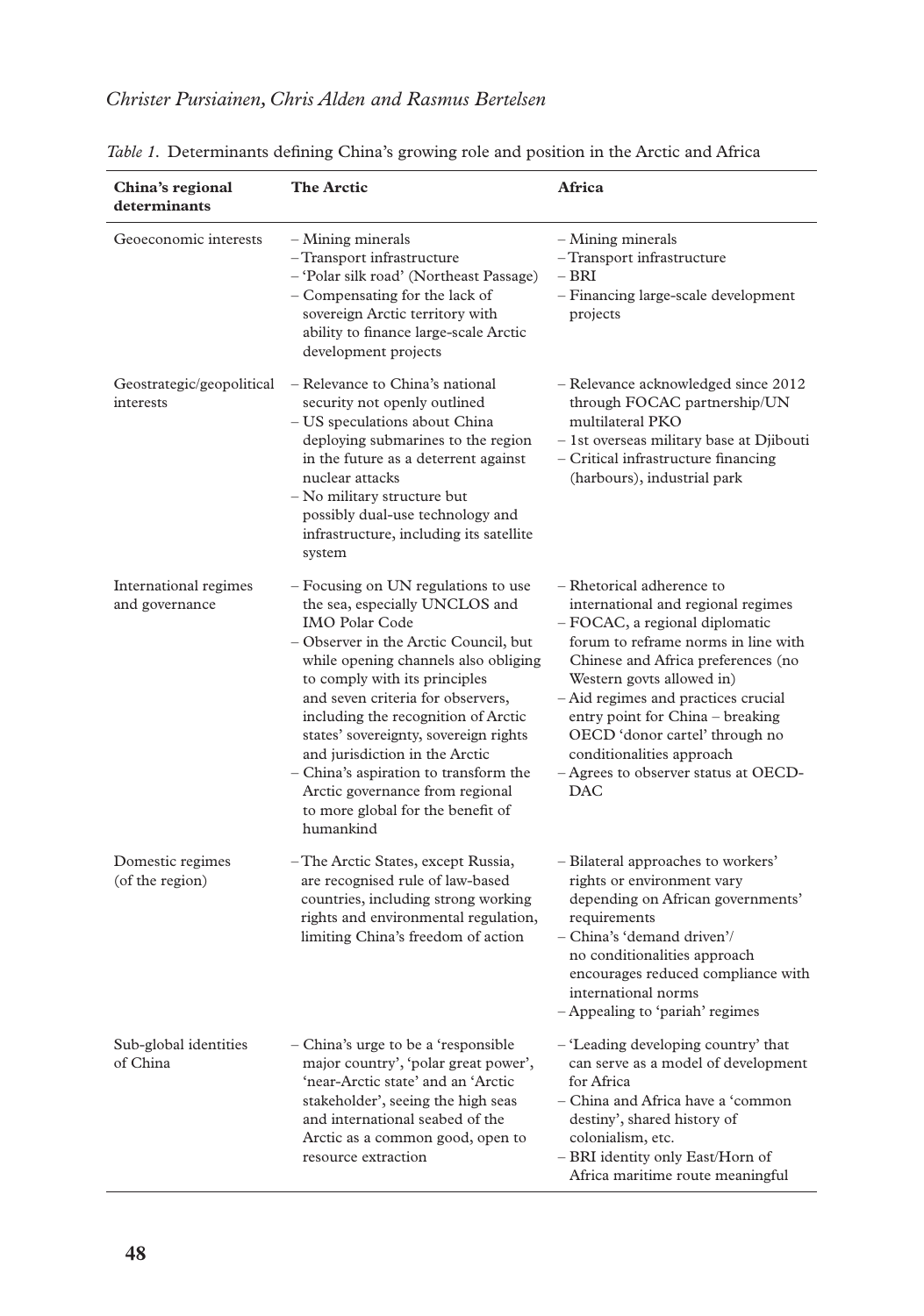fabricated sub-global or regional role-play, rather than a question of genuine identities at this point. While identities are not driving interests in China's sub-global policies – quite the converse in fact – these current tactical identities or roles might still become more closely connected to China's real great-power identity, and through that its national core interests, as time goes on.

Fourth, our overall conclusion is that China's sub-global strategies clearly reflect and make sense only in the context of the general Chinese grand strategy of a country that is slowly but surely aiming at taking on the role of the leading global superpower. Yet the Chinese foreign policy system is characterised by rather flexible and adaptive strategies, managing to tailor its so-called core interests and foreign policy principles to sub-global conditions. As its core interests lie in preserving the current political system and power relations within China, it is not, unlike the Soviet Union, interested in exporting its own economic and political system more widely, although Xi Jinping has become less shy about promoting the Chinese model.

Finally, some Chinese system characteristics will inevitably affect the regions and countries where it enhances its economic and military position, with its formal and informal values, norms, rules and practices. The experience shows that China can utilise its power in relation to weaker countries and regions. The lessons for such hugely different regions as the Arctic and Africa in this context are, however, the same. Strong regional and domestic institutions, based on rule of law and sustainable development goals function as barriers against the penetration of negative effects of the Chinese presence. A threat to the functioning of these barriers is if China manages to create bilateral relations based on one-sided dependence, using its economic power and utilising other parties' vulnerable situations, such as economic crises. At the same time, it is possible that China's increasing presence, especially in strong democracies and market economies, may gradually and in the long term also modify Chinese practices in the spirit of a convergence of systems through interaction and globalisation.

# **NOTES**

1. See: R. D. Kaplan, "America must prepare for the coming Chinese empire," *The National Interest* (June 17, 2019), http://www.nationalinterest.org/feature/america-must-preparecoming-chinese-empire-63102 (accessed 3 March 2020); S. Zhao, "The China Model: can it replace the Western model of modernization?", *Journal of Contemporary China* 19(65), (2010), 419–436; S. Halper, *The Beijing Consensus. How China's Authoritarian Model Will Dominate the Twenty-first Century* (New York: Basic Books, 2010); I. Bremmer, *The End of the Free Market. Who Wins the War Between States and Corporations?* (New York: The Penguin Press, 2010); C. F. Bergsten, C. Freeman, N. R. Lardy and D. J. Mitchell, *China's Rise. Challenges and Opportunities* (Washington D.C.: Center for Strategic and international Studies, 2009); M. Jacques, *When China Rules the World. The End of the Western World and the Birth of a New Global Order* (New York: The Penguin Press, 2009); J. J. Mearsheimer, "China's Unpeaceful Rise," *Current History* 105, No. 690, (2006), 160–162.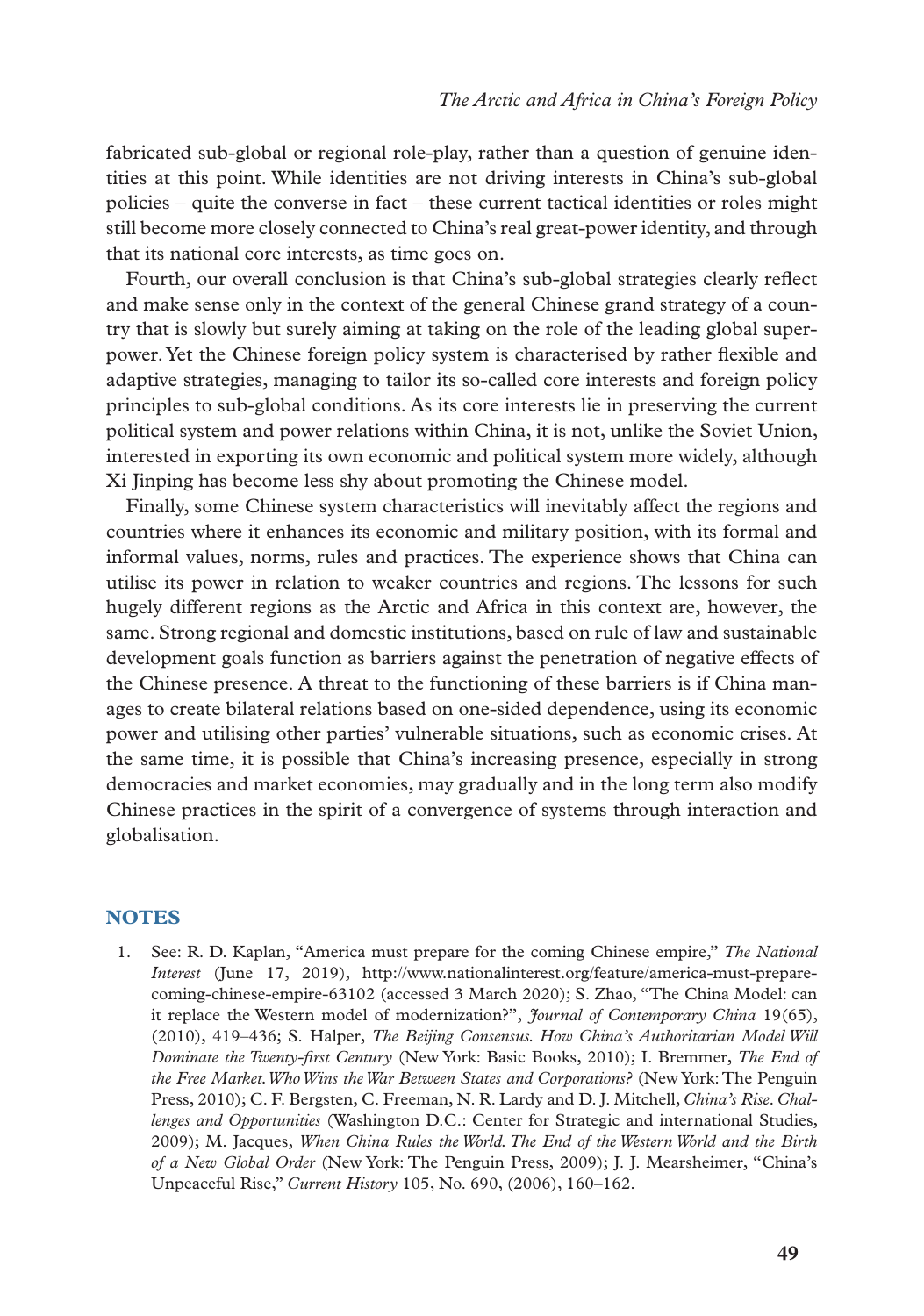- 2. S. Tang, "China and the Future International Order(s)," *Ethics & International Affairs* Vol. 32, Special Issue 1, (2018), 31–43; M. J. Mazarr, T. R. Heath, and A. Stuth Cevallos. *China and the International Order* (Santa Monica, Calif.: RAND Corporation, 2018); M. Mucchie and L. Xing, "The Myths and Realities of the Rising Powers. Is China a Threat to the Existing World Order?," in *The Rise of China and the Capitalist World Order*, ed. L. Xing (New York: Routledge, 2018), 51–70; D. C. Kang and M. Xinru, "Power Transitions: Thucydides Didn't Live in East Asia," *The Washington Quarterly* 41:1 (2018), 137–154; E. S. Steinfeld, *Playing Our Game. Why China's Rise Doesn't Threaten the West* (Oxford: Oxford University Press, 2010).
- 3. S. W. Khan, *Haunted by Chaos: China's Grand Strategy from Mao Zedong to Xi Jinping* (Harvard: Harvard University Press, 2018); Y. Wang, "Offensive for defensive: the belt and road initiative and China's new grand strategy," *The Pacific Review* Vol. 29, Issue 3 (2016), 455–463; Y. Zheng and L. F. Lye, "China's Foreign Policy: The Unveiling of President Xi Jinping's Grand Strategy," *East Asian Policy* Vol. 07, No. 1 (2015), 62–82; T. Fallon, "The New Silk Road: Xi Jinping's Grand Strategy for Eurasia. American Foreign Policy Interests," *The Journal of the National Committee on American Foreign Policy* Vol. 37, Issue 3 (2015), 140–147; W. Jisi "China's Search for a Grand Strategy: A Rising Great Power Finds Its Way," *Foreign Affairs* Vol. 90, No. 2 (2011), 68–79.
- 4. R. Si and P. Katzenstein, "Analytic Eclecticism in the Study of World Politics: Reconfiguring Problems and Mechanisms across Research Traditions," *Perspectives On Politics* Vol. 8(2) (2010), 411–431.
- 5. F. Leverett and Wu Bingbing, "The New Silk Road and China's Evolving Grand Strategy," *The China Journal* No. 77, 110–132.
- 6. S. Strange, *States and Markets* (London: Bloomsbury, 2015); D. Stokes and K. Waterman, "Security Leverage, Structural Power and US Strategy in East Asia," *International Affairs*  93:5 (2017), 1039–1060.
- 7. N. Kitchen and M. Cox, "Power, Structural Power and American Decline," *Cambridge Review of International Affairs* (2019), https://doi.org/10.1080/09557571.2019.1606158 (accessed 3 March 2020).
- 8. D. Stokes and K. Waterman, "Security Leverage, Structural Power and US Strategy in East Asia."
- 9. S. Scholvin and M. Wigell, "Power politics by economic means: Geoeconomics as an analytical approach and foreign policy practice," *Economic and Political Studies* Vol. 6, Issue 3 (2018), pp. 73–84; A. Vihma, "Geoeconomics Defined and Redefined," *Geopolitics,* Vol. 23, Issue 1 (2018), 47–49; M. Mattlin and M. Wigell, "Geoeconomics in the Context of Restive Regional Powers," *Asia Europe Journal* Vol. 14, Issue 2 (2016), 125–134; D. Cowen and N. Smith, "After Geopolitics? From the Geopolitical Social to Geoeconomics," *Antipode. The Radical Journal of Geography* Vol. 41, Issue 1, (2009), 22–48; E. N. Luttwak, "From Geopolitics to Geo-Economics: Logic of Conflict, Grammar of Commerce," *The National Interest*, No. 20, Summer (1990), 17–23.
- 10. See: A. F. Mahan, *The Influence of Sea Power Upon History. 1660–1783* (London: Methuen, 1965/1890); H. J. Mackinder, "The Geographical Pivot of History," *The Geographical Journal* Vol. 23, No. 4 (1904), 421–437; N. J. Spykman, *The Geography of the Peace* (New York: Harcourt, Brace and Company, 1944); Z. Brzezinski, *The Grand Chessboard: American Primacy and Its Geostrategic Imperative*s (New York: Basic Books, 1997).
- 11. M. Beeson, "Geoeconomics with Chinese Characteristics: the BRI and China's evolving grand strategy," *Economic and Political Studies* Vol. 6, Issue 3 (2018), 240–256; Y. Wang, "Offensive for defensive: the belt and road initiative and China's new grand strategy"; T. Fallon, "The New Silk Road: Xi Jinping's Grand Strategy for Eurasia. American Foreign Policy Interests"; J. C. Hsiung, "The Age of Geoeconomics, China's Global Role, and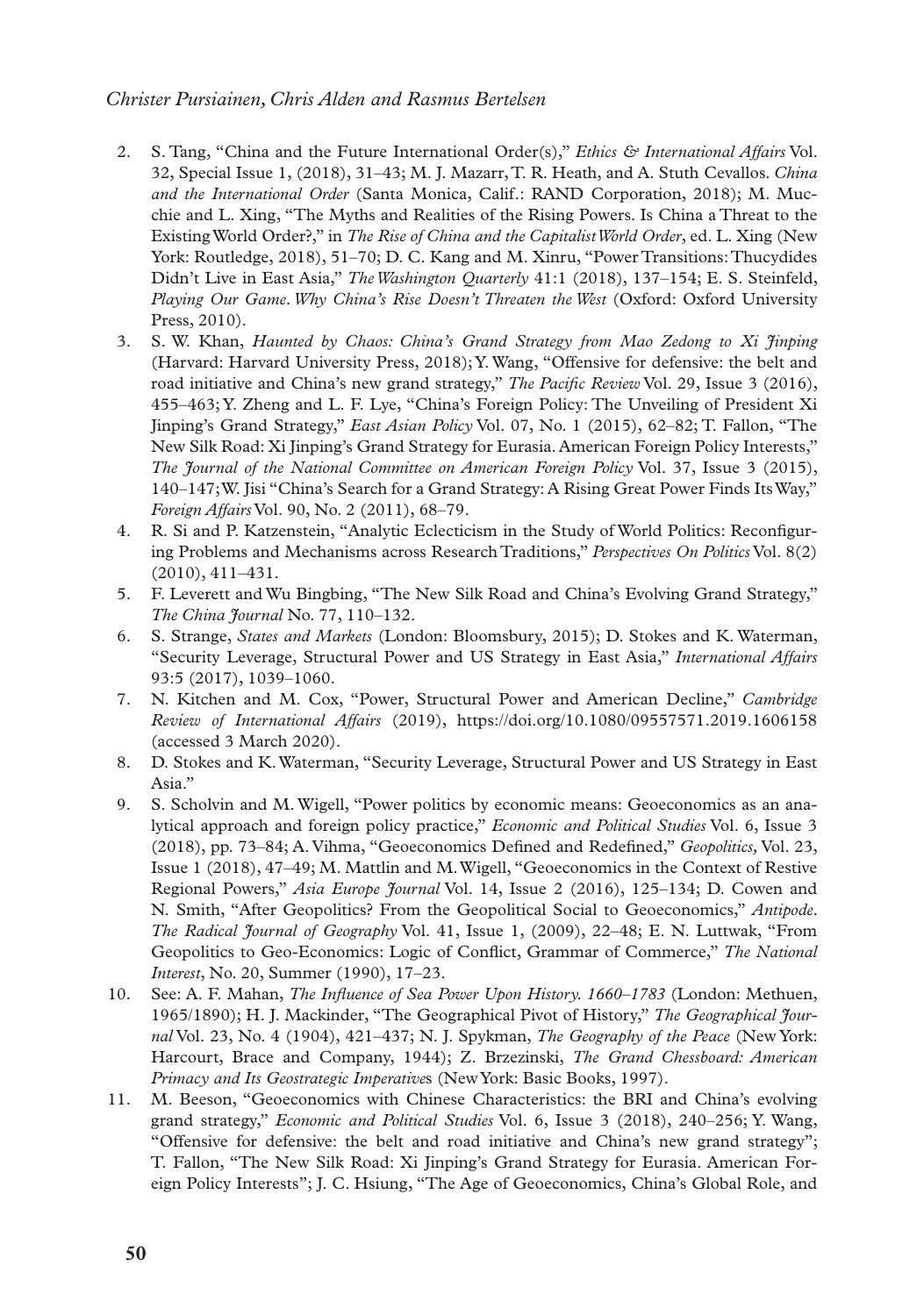Prospects of Cross-Strait Integration," *Journal of Chinese Political Science* Vol. 14, Issue 2 (2009), 113–133.

- 12. PRC State Council, *China's Arctic Policy (White Paper)* (The State Council Information Office of the People's Republic of China. January, First Edition, 2018) [http://www.scio.gov.](http://www.scio.gov.cn/m/32618/Document/1618217/1618217.htm) [cn/m/32618/Document/1618217/1618217.htm](http://www.scio.gov.cn/m/32618/Document/1618217/1618217.htm) (accessed 3 Jan. 2020).
- 13. State Council of China, *China's Peaceful Development,* (Information Office of the State Council, The People's Republic of China, Beijing, September 2011), [http://www.gov.cn/english/](http://www.gov.cn/english/official/2011-09/06/content_1941354.htm) [official/2011-09/06/content\\_1941354.htm](http://www.gov.cn/english/official/2011-09/06/content_1941354.htm) (accessed 3 Jan. 2020).
- 14. J. Zhou, "China's Core Interests and Dilemma in Foreign Policy Practice," *Pacific Focus, Inha Journal of International Studies* Vol. 34, Issue 1 (2019), 31–54; J. Zeng, Y. Xiao and S. Breslin, "Securing China's Core Interests: The state of the debate in China," *International Affairs* 91(2) (2015), 245–266; Z. Feng, *What Are China's Core Interests?* (China-US focus, 2014) https://www.chinausfocus.com/foreign-policy/what-are-chinas-core-interests-2 (accessed 15 Apr. 2020); M. D. Swaine, "China's Assertive Behavior. Part One: On 'Core Interests'," *China Leadership Monitor*, no. 34 (2011), [https://carnegieendowment.org/files/](https://carnegieendowment.org/files/CLM34MS_FINAL.pdf) [CLM34MS\\_FINAL.pdf](https://carnegieendowment.org/files/CLM34MS_FINAL.pdf) (accessed 3 Jan. 2020).
- 15. PRC State Council, *China's Arctic Policy (White Paper).*
- 16. A. Stepien, L. Kauppila, S. Kopra, J. Käpylä, M. Lanteigne, H. Mikkola and M. Nojonen, "China's Economic Presence in the Arctic: Realities, Expectations and Concerns," in T. Koivurova and S. Kopra (eds.), *Chinese Policy and Presence in the Arctic* (Nijhoff: Brill, 2020), 90–136.
- 17. S. Sengupta and S. Lee Myers, "Latest Arena for China's Global Ambitions: The Arctic", *The New York Times*, May 24, 2019.
- 18. J. W. Zeuthen and M. Raftopoulos, "Promises of Hope or Threats of Domination: Chinese mining in Greenland," *The Extractive Industries and Society* 5(1) (2018), 122–130; A. Higgins, "Teeing off at the Edge of the Arctic? A Chinese Plan Baffles Iceland," *The New York Times* (22 March 2013); A. Higgins, "A Rare Arctic Land Sale Stokes Worry in Norway," *The New York Times* (27 Sep. 2014); M. Breum and J. Chemnitz, "No, Greenland does not belong to China," *The New York Times* (20 Feb. 2013).
- 19. A. Ryzhova. "On the prospects for China's cooperation with the Arctic countries," IOP Conference Series: Earth and Environmental Science 2020, https://iopscience.iop.org/article/10.1088/1755-1315/539/1/012045/pdf (accessed 30 August 2020), 5.
- 20. C. H. and T. Røseth, "The Arctic Dimension in Sino-Russian Relations," In *Sino-Russian Relations in the 21st Century*, eds. Jo Bekkevold and Bobo Lo (London: Palgrave Macmillan, 2018), 167–187, here 167.
- 21. F. Lasserre and O. Alexeeva. "An analysis on Sino-Russian cooperation in the Arctic in the BRI era," *Adv Polar Sci* (2018), 29(4): 269–282; E. Downs, J. Henderson, M. E. Herberg, S. Itoh, M. L. O'Sullivan, M. Skalamera, M., et al., *The Emerging Russia-Asia Energy Nexus*. NBR Special Report no. 74 (The National Bureau of Asian Research, 2018).
- 22. J. Weber. "Limited Cooperation or Upcoming Alliance? Russia, China and the Arctic", in *Handbook on Geopolitics and Security in the Arctic. Frontiers in International Relations*, ed. J. Weber (Switzerland: Springer, 2020), 345–361.
- 23. X. Li and R. G. Bertelsen, "The Drivers of Chinese Arctic Interests: Political stability and energy and transportation security," in *Arctic Yearbook 2013*, eds. L. Heininen, H. Exner-Pirot and J. Plouffe (2013), 1–16, http://www.arcticyearbook.com (accessed 1 April 2020).
- 24. Office of the Secretary of Defence, *Annual Report to Congress. Military and Security Developments Involving the People's Republic of China 2019* (US: Office of the Secretary of Defense, 2019), 114, [https://media.defense.gov/2019/May/02/2002127082/-1/-1/1/2019\\_CHINA\\_](https://media.defense.gov/2019/May/02/2002127082/-1/-1/1/2019_CHINA_MILITARY_POWER_REPORT.pdf) [MILITARY\\_POWER\\_REPORT.pdf](https://media.defense.gov/2019/May/02/2002127082/-1/-1/1/2019_CHINA_MILITARY_POWER_REPORT.pdf) (accessed 18 Feb. 2020); cf. M. R. Pompeo, *Speech: Looking North: Sharpening America's Arctic Focus*, Secretary of State, Rovaniemi, Finland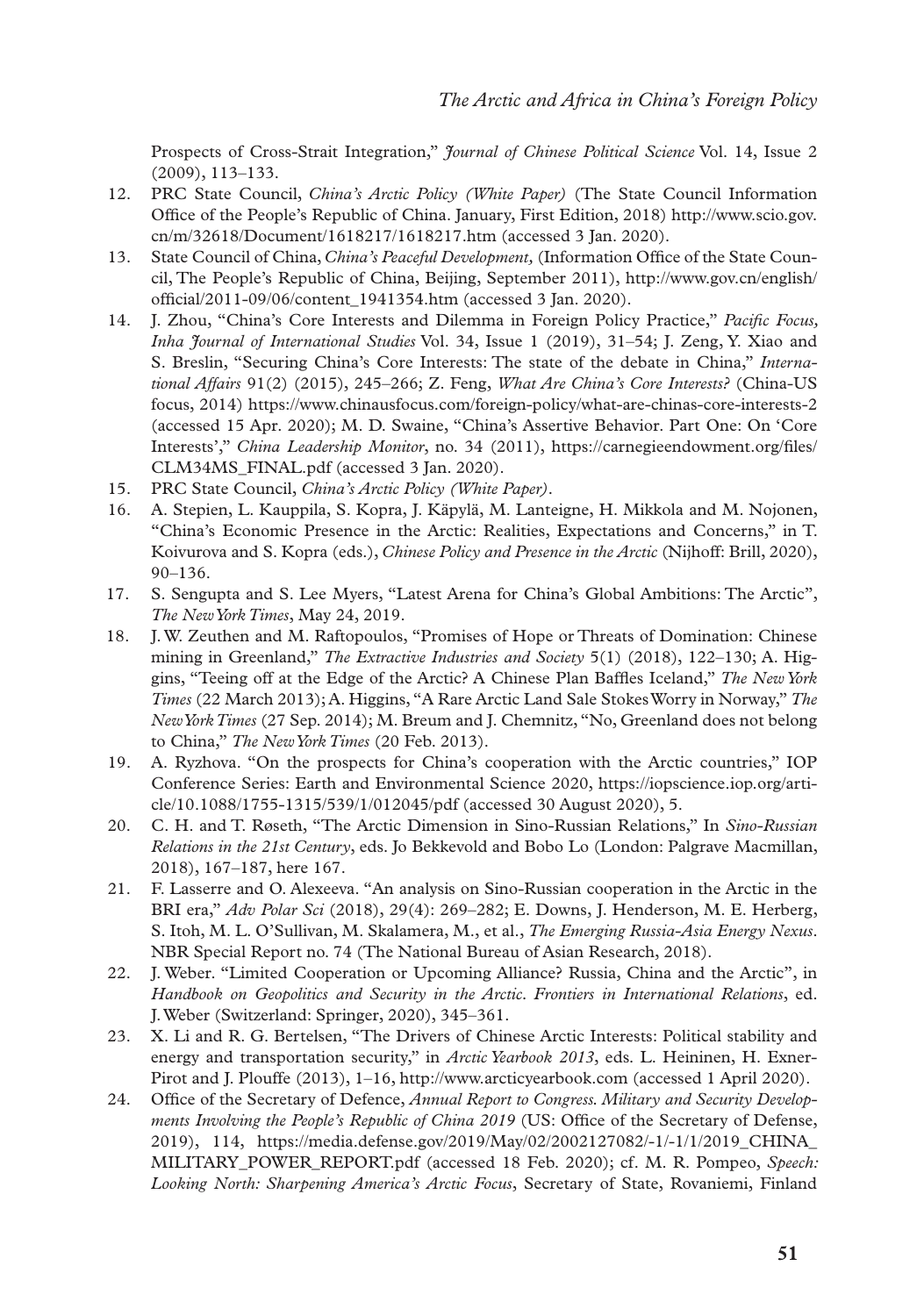(6 May 2019), https://www.state.gov/secretary/remarks/2019/05/291512.htm (acccessed 16 Jan. 2020); X. Li and R. G. Bertelsen, "The Drivers of Chinese Arctic Interests: Political stability and energy and transportation security"; P. Stewart and I. Ali, "Pentagon Warns on Risk of Chinese Submarines in Arctic," *Reuters* (May 2, 2019), [https://www.reuters.](https://www.reuters.com/article/us-usa-china-military-arctic/pentagon-warns-on-risk-of-chinese-submarines-inarctic-idUSKCN1S829H) [com/article/us-usa-china-military-arctic/pentagon-warns-on-risk-of-chinese-submarines-in](https://www.reuters.com/article/us-usa-china-military-arctic/pentagon-warns-on-risk-of-chinese-submarines-inarctic-idUSKCN1S829H)[arctic-idUSKCN1S829H](https://www.reuters.com/article/us-usa-china-military-arctic/pentagon-warns-on-risk-of-chinese-submarines-inarctic-idUSKCN1S829H) (accessed 1 Apr. 2020).

- 25. J. Hellström, *China's Acquisitions in Europe. European Perceptions of Chinese Investments and their Strategic Implications* (FOI-R--4384—SE, December 2016).
- 26. M. R. Pompeo, *Speech: Looking North: Sharpening America's Arctic Focus.*
- 27. I. Taylor, *China's New Role in Africa* (Boulder, CO: Lynne Rienner, 2008); see also S. Jackson, "China's Third World Foreign Policy: the case of Angola and Mozambique, 1961–93," *China Quarterly* 142 (1995), 388–422.
- 28. A. Li, H. Liu, H. Pan, A. Zeng & W. He, *FOCAC Twelve Years Later: achievements, challenges and the way forward*, Discussion Paper 74 (Uppsala: Peking University/Nordiska Afrikainstitutet, 2012), http://nai.diva-portal.org/smash/get/diva2:538478/FULLTEXT01 (accessed 3 Jan. 2020) ; I. Taylor, *China's New Role in Africa*; D. Shinn and J. Eisenman, *China and Africa: a century of engagement* (Philadelphia: University of Pennsylvania Press, 2012).
- 29. C. Alden and M. Davies, "Chinese Multinational Corporations in Africa," *South African Journal of International Affairs* 13:1 (2006), 83–96.
- 30. Y. I. Sun, K. Jarayam and O. Kassiri, *Dance of the Lions and Dragons: How China and Africa are engaging and how the partnership will evolve* (McKinsey & Company, 2007).
- 31. MOFCOM, *Statistics in China-Africa trade in 2018* (2019), [http://english.mofcom.gov.cn/](http://english.mofcom.gov.cn/article/statistic/lanmubb/AsiaAfrica/201901/20190102831255.shtml) [article/statistic/lanmubb/AsiaAfrica/201901/20190102831255.shtml](http://english.mofcom.gov.cn/article/statistic/lanmubb/AsiaAfrica/201901/20190102831255.shtml) (accessed 3 May 2020).
- 32. C. Alden and L. Jiang, "Brave New World: Debt, Industrialisation and Security in China-Africa Relations," *International Affairs* 95:3 (2019), 641–657.
- 33. B. Gill and C-H. Huang, *China's Expanding Role in Peacekeeping: prospects and policy implications*, SIPRI Policy Paper 25 (Stockholm: Swedish Peace Research Institute, 2009), 1–37.
- 34. T. Headley, "China's Djibouti Base: a one year update," *The Diplomat*, December 4, 2018, https://thediplomat.com/2018/12/chinas-djibouti-base-a-one-year-update/ (accessed 3 Jan. 2020); E. Downs, J. Becker and P. deGategno, *China's Military Support Facility in Djibouti: The Economic and Security Dimensions of China's First Overseas Base* (Arlington United States: Center for Naval Analyses, 2017).
- 35. J.-P. Cabestan, 'China's Military Base in Djibouti: A Microcosm of China's Growing Competition with the United States and New Bipolarity,' *Journal of Contemporary China*, 731–747.
- 36. C. Alden and L. Jiang, "Brave New World: Debt, Industrialisation and Security in China-Africa Relations."
- 37. H. Legarda and M. Nouwens, "Guardians of the Belt and Road: the internationalisation of China's private security companies," *China Monitor Mercator/IISS* (2018), https://www.merics.org/en/china-monitor/guardians-of-belt-and-road (accessed 15 May 2020); O. Gafarvo, "The Rise of China's Private Armies," *The World Today* (February/March 2019), [https://www.](https://www.chathamhouse.org/publications/twt/rise-china-s-private-armies) [chathamhouse.org/publications/twt/rise-china-s-private-armies](https://www.chathamhouse.org/publications/twt/rise-china-s-private-armies) (accessed 3 Jan. 2020).
- 38. J. R. Bolton, *Speech: The Trump Administration's New Africa Strategy. Remarks by National Security Advisor Ambassador John R. Bolton* (Heritage Foundation. Washington, D.C.: December 13, 2018), http://000eqb7.wcomhost.com/WordPress1/wp-content/uploads/2019/04/The-Trump-Administration-Strategy-on-Africa.pdf (accessed 3 Jan. 2020)
- 39. A-E. Ursu and W. van den Berg, *China and the EU in the Horn of Africa: competition and cooperation?* (Netherlands Institute of International Affairs, 2018), p. 9, https://www.clingendael.org/sites/default/files/2018-04/PB\_China\_and\_the\_EU\_in\_the\_Horn\_of\_Africa.pdf (accessed 3 Jan. 2020).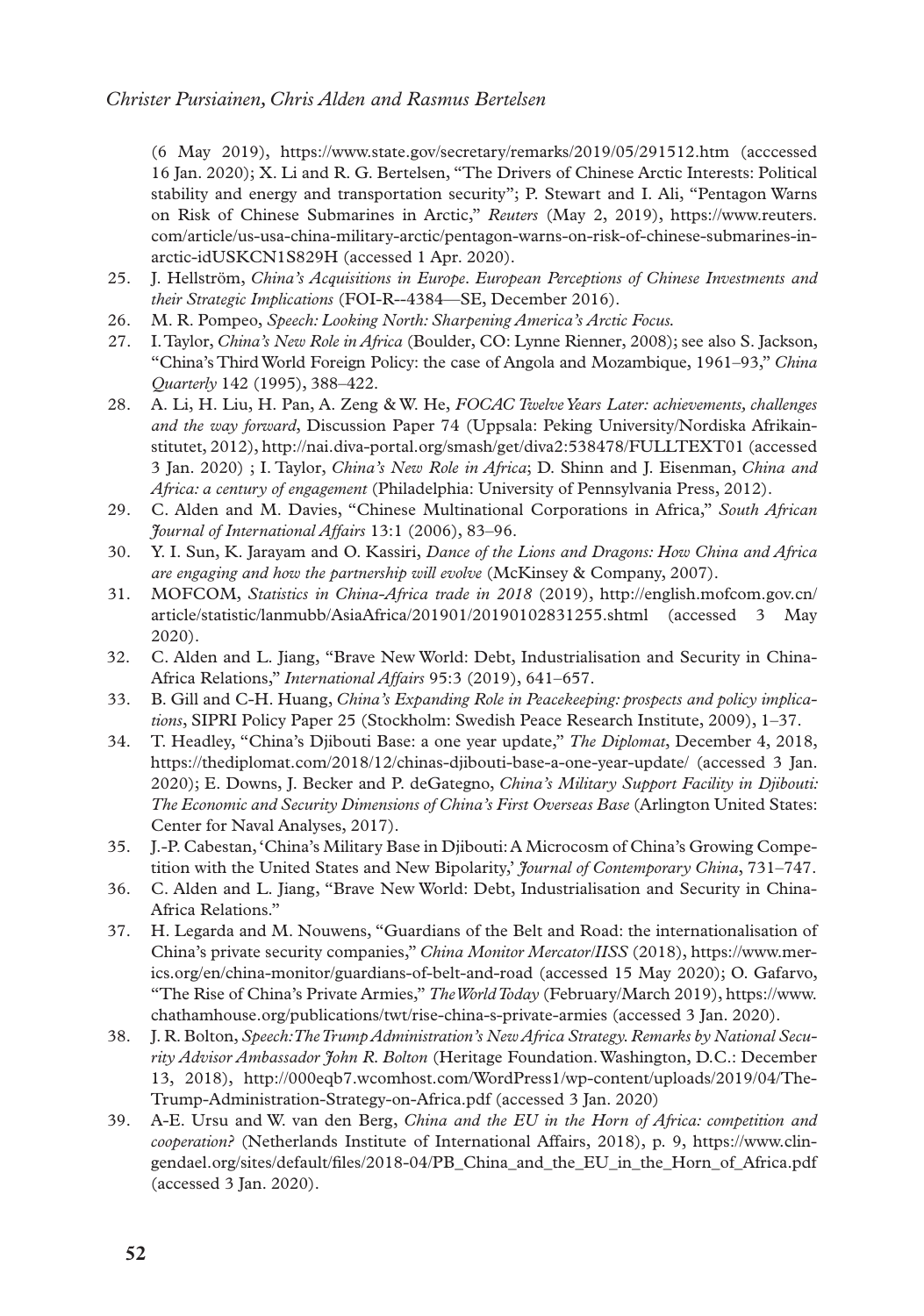- 40. Mahan, *The Influence of Sea Power Upon History. 1660–1783.*
- 41. H. J. Mackinder, "The Geographical Pivot of History."
- 42. S. D. Krasner, *International Regimes* (Ithaca, NY: Cornell University Press, 1983); V. Rittberger, *Regime Theory and International Relations* (Oxford: Clarendon, 1993); R. M. A. Crawford, *Regime Theory in the Post-Cold War World. Rethinking Neoliberal Approaches to International Relations* (Aldershot: Dartmouth Publishing Company Ltd., 1996).
- 43. P. D. Tortola, "Clarifying multilevel governance," *European Journal of Political Research* 56 (2017), 234–250.
- 44. O. Young, *Creating Regimes. Arctic Accords and International Governance* (Ithaca and London: Cornell University Press, 1988).
- 45. E. W. Rowe, *Arctic Governance. Power in cross- border cooperation* (Manchester: Manchester University Press, 2018).
- 46. PRC State Council, *China's Arctic Policy (White Paper).*
- 47. Y. Sun, "The Intricacy of China's Arctic Policy," *Stimson* (August 27, 2018), 2, [https://www.](https://www.stimson.org/content/intricacy-chinas-arctic-policy) [stimson.org/content/intricacy-chinas-arctic-policy](https://www.stimson.org/content/intricacy-chinas-arctic-policy) (accessed 5 May 2020).
- 48. PRC State Council, *China's Arctic Policy (White Paper).*
- 49. T. Koivurova, L. Kauppila, S. Kopra, M. Lanteigne, M. Shi, M. Smieszek and A. Stepien, *China in the Arctic and the Opportunities and Challenges for Chinese-Finnish Arctic Co-operation* (Helsinki: Prime Minister's Office, Publications of the Government's analysis, assessment and research activities 8/2019, 2019), 51.
- 50. Arctic Council, *Arctic Council Observer Manual for Subsidiary Bodies* (Tromsø, Norway: Arctic Council Secretariat, 2013); A. Chater, "Explaining Non-Arctic States in the Arctic Council," *Strategic Analysis* 40:3 (2016), 173–184.
- 51. J. Babin and F. Lasserre, "Asian states at the Arctic Council: perceptions in Western States," *Polar Geography* 42:3 (2019), 145–159.
- 52. M. Pan and H. P. Huntington, "A precautionary approach to fisheries in the Central Arctic Ocean: Policy, science, and China," *Marine Policy* 63, January (2016), 153–157.
- 53. A. N. Vylegzhanin, O. R. Young and P. A. Berkman. "The Central Arctic Ocean Fisheries Agreement as an element in the evolving Arctic Ocean governance complex," *Marine Policy* 118, August (2020), 104001.
- 54. V. J. Schatz, A. Proelss and N. Liu, "The 2018 Agreement to Prevent Unregulated High Seas Fisheries in the Central Arctic Ocean: A Critical Analysis," *The International Journal of Marine and Coastal Law* 34 (2019), 195–244, here p. 244.
- 55. PRC State Council, *China's Arctic Policy (White Paper).*
- 56. S. Yilmaz, "Exploring China's Arctic Strategy: Opportunities and Challenges," *China Quarterly of International Strategic Studies* Vol. 3, No. 1 (2017), 5, 6.
- 57. S. Kirchner, "Greening Arctic Cruise Shipping Through Law and Technology: A Role for China," in A. Bislev, U. Pram Gad and J. W. Zeuthen, eds., Special Section: China & the Arctic, in *Arctic Yearbook 2018*, eds. L. Heininen et al. (Northern Research Group, 2018), 71–83, here 77.
- 58. T. Koivurova et al. *China in the Arctic and the Opportunities and Challenges for Chinese-Finnish Arctic Co-operation*, 26.
- 59. A-M. Brady, *China as a Polar Great Power* (Cambridge: Cambridge University Press, 2017); S. Ping and M. Lanteigne, "China's Developing Arctic Policies: Myths and Misconceptions," *JCIR*, Vol. 3, No. 1 (2015), https://journals.aau.dk/index.php/jcir/article/view/1144 (accessed 3 Jan. 2020); S. Rainwater, "Race to the North: China's Arctic Strategy and Its Implications," *Naval War College Review* Vol. 66, No. 2 (2013), Article 7, https://digitalcommons.usnwc.edu/nwc-review/vol66/iss2/7 (accessed 1 June 2020); T. Koivurova et al. *China in the Arctic and the Opportunities and Challenges for Chinese-Finnish Arctic Co-operation*; F. Lasserre, *China and the Arctic: Threat or Cooperation Potential for Canada?* China Papers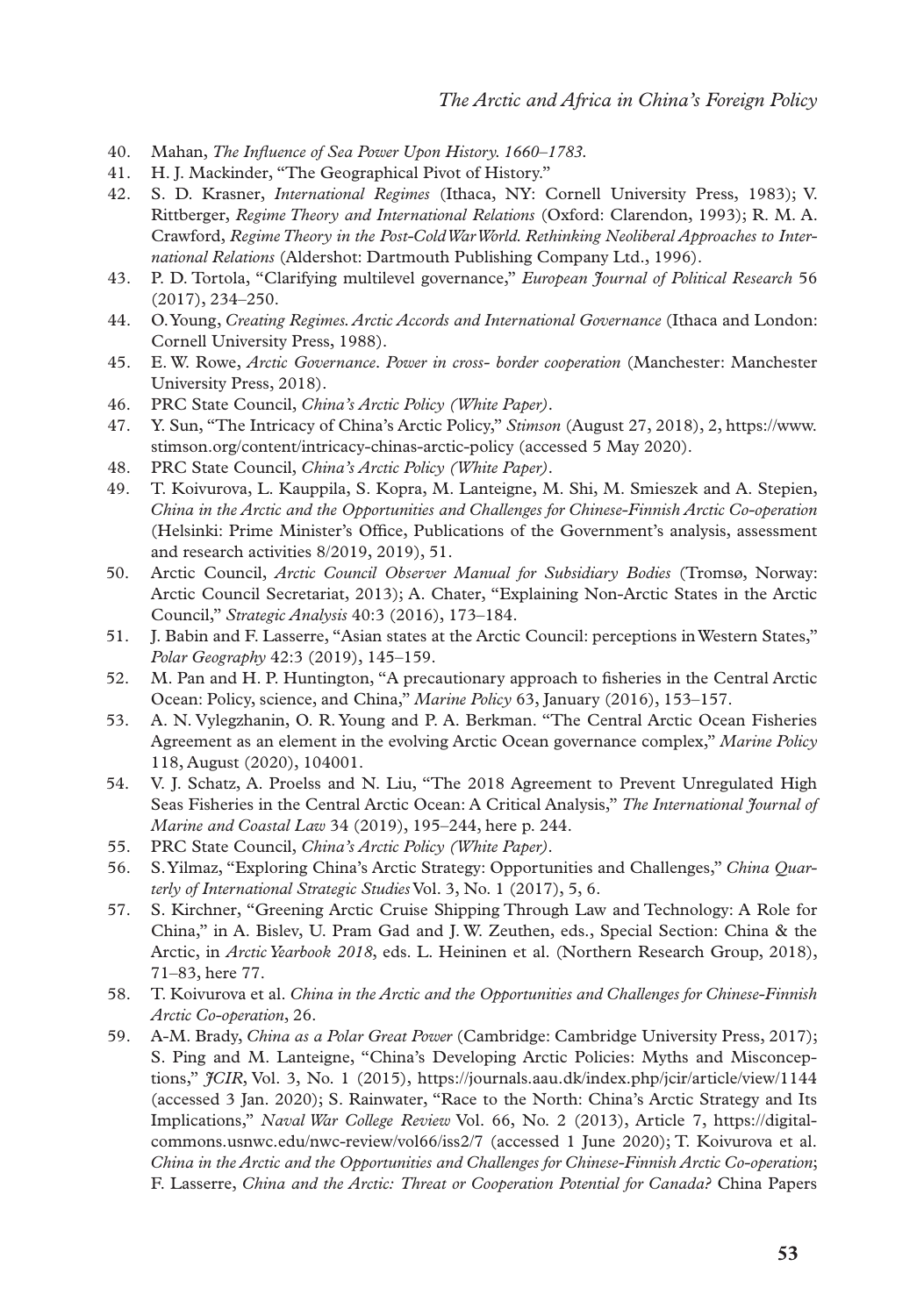No. 11. (Canadian International Council, 2010); M. Lanteigne, "'Have you entered the storehouses of the snow?' China as a norm entrepreneur in the Arctic," *Polar Record* 53, 269 (2017), 117–130.

- 60. M. R. Pompeo, *Speech: Looking North: Sharpening America's Arctic Focus.*
- 61. European Parliament, *China's Arctic Policy. How China aligns rights and interests* (European Parliamentary Research Service, May 2018), 3, [http://www.europarl.europa.eu/RegData/](http://www.europarl.europa.eu/RegData/etudes/BRIE/2018/620231/EPRS_BRI(2018)620231_EN.pdf) [etudes/BRIE/2018/620231/EPRS\\_BRI\(2018\)620231\\_EN.pdf](http://www.europarl.europa.eu/RegData/etudes/BRIE/2018/620231/EPRS_BRI(2018)620231_EN.pdf) (accessed 3 June 2020).
- 62. European Commission, *European Commission and HR/VP Contribution to the European Council EU-China – A Strategic Outlook*, Joint Communication to the European Parliament, the European Council and the Council. JOIN (2019) 5 final. 12 March, 4, 7.
- 63. R. Jackson and C. Rosberg, "Sovereignty and Underdevelopment: juridical statehood in the African crisis," *Journal of Modern African Studies* 24:1, (1986), 1–31.
- 64. J-F. Bayart, "Africa in the World: a history of extraversion," *African Affairs* 99:395 (2000), 217–267.
- 65. Diplomacy and aid in Africa, *The Economist* (April 14, 2016), [https://www.economist.com/](https://www.economist.com/graphic-detail/2016/04/14/diplomacy-and-aid-in-africa) [graphic-detail/2016/04/14/diplomacy-and-aid-in-africa](https://www.economist.com/graphic-detail/2016/04/14/diplomacy-and-aid-in-africa) (accessed 3 June 2020); Y. Quinfu, Data Analysis: who votes with China and who votes with the US and Europe at the UN? (28 June 2018), https://yiqinfu.github.io/posts/united-nations-general-assembly/ (accessed 3 June 2020).
- 66. S. Van Hoeymissen, "Regional Organizations in China's Security Strategy for Africa: The Sense of Supporting 'African Solutions to African Problems'," *Journal of Current Chinese Affairs*, 40(4) (2011), 91–118.
- 67. I. Taylor,"France a Fric: the CFA zone in Africa and neo-colonialism," *Third World Quarterly* (2019), https://doi.org/10.1080/01436597.2019.1585183 (accessed 3 June 2020).
- 68. C. Alden and L. Jiang, "Brave New World: Debt, Industrialisation and Security in China-Africa Relations."
- 69. N. Cheeseman, *Democracy in Africa: successes, failures and the struggle for political reform* (Cambridge: Cambridge University Press, 2019).
- 70. P. Chabal and J-P. Daloz, *Africa Works: the Political Instrumentality of Disorder* (Oxford: James Currey. 1999).
- 71. European Commission, *European Commission and HR/VP Contribution to the European Council EU-China – A Strategic Outlook,* 4, 7.
- 72. E.g. A. Wendt, *Social Theory of International Politics* (Cambridge: Cambridge University Press, 1999).
- 73. T. Hopf, *Social Construction of International Politics: Identities and Foreign Policies, Moscow 1955 and 1999* (Ithaca, NY: Cornell University Press, 2002).
- 74. E.g. A. Clunan, *The Social Construction of Russia's Resurgence: Aspirations, Identity and Security Interests* (Baltimore: The Johns Hopkins University Press, 2009).
- 75. R. L. Jepperson, A. Wendt and P. J. Katzenstein, 'Norms, Identity, and Culture in National Security,' in *The Culture of National Security: Norms and Identity in World Politics*, ed. P. J. Katzenstein (New York: Columbia University Press, 1996), 33–75.
- 76. S. G. Walker, ed., *Role Theory and Foreign Policy Analysis* (Durham: Duke University, 1987); S. Harnish, C. Frank and H. Maull, eds., *Role Theory in International Relations: Approaches and Analysis* (New York: Routledge, 2011).
- 77. L. Jakobson and J. Peng, *China's Arctic Aspirations*. SIPRI Policy Paper 34 (Stockholm: Stockholm International Peace Research Institute, 2012), 22.
- 78. PRC State Council, *China's Arctic Policy (White Paper).*
- 79. Based on Sun's interviews, see Y. Sun, "The Intricacy of China's Arctic Policy", 2.
- 80. Ibid.
- 81. M. R. Pompeo, *Speech: Looking North: Sharpening America's Arctic Focus.*